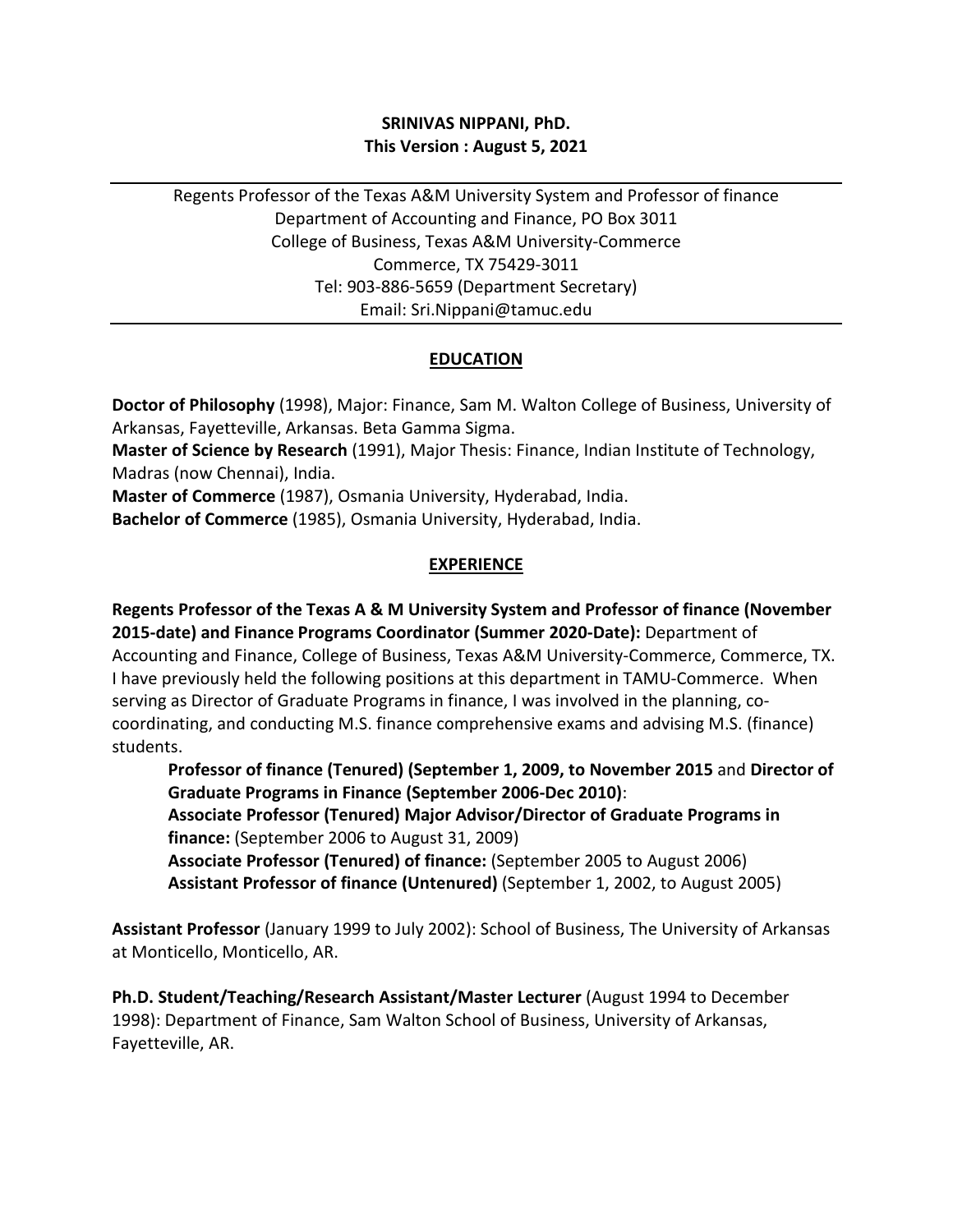**Lecturer in Finance** (October 1991 to August 1994): Pragati Post-Graduate College, Osmania University, Hyderabad, India.

**Research Scholar/Graduate Assistant** (January 1989 to October 1991): Master's student at the Indian Institute of Technology, Madras, India.

**Lecturer in Accounting, Economics and Related Areas** (November 1987 to December 1988) part-time and full-time work in Pragati College and other colleges of Osmania University, Hyderabad, India.

### **RESEARCH**

**Editorially reviewed papers highlighted with \*\*\*. A, B or C indicate the journal rating under the COB list as of April 2018 or in the earlier COB list. Ratings are only used for the last five years.** 

62. Srinivas Nippani, Augustine C. Arize and D. K. Malhotra "Does TED spread Impact Bank Stock Returns?" accepted for publication in **Journal of Wealth Management**, August 2021. **<sup>B</sup>**

61. Nizan G. Packin and Srinivas Nippani ""Piggybacking on The CAMELS Rating System: An Agency Theory Approach to Combating Systemic Discrimination in Commercial Banking" forthcoming in **American Business Law Journal**, Vol. 59(2), Spring 2022 **A\***. - Cited in *Forbes,* 2021.

60. Srinivas Nippani and Ran Ling "Bank Size and Performance: An Analysis of the Industry in the United States in the Post-Financial Crisis Era" accepted for publication in **Journal of Financial Research**, April 2021 A. DOI: 10.1111/jfir.12255

Srinivas Nippani and Shekar S. Shetty "Santa Claus Rally and the Indian Stock Market: A Comprehensive Analysis" accepted for publication in **IIMB Management Review,** March 2021. **A** <https://doi.org/10.1016/j.iimb.2021.03.002>

58. Srinivas Nippani and Paul Newsom "Teaching Entrepreneurial Finance: Reconsidering Morris and Liguori in light of the COVID-19 Pandemic" **The Journal of International Council for Small Business**, Vol. 0(0), 1-9.

https://www.tandfonline.com/doi/full/10.1080/26437015.2020.1866959

57. Srinivas Nippani "The Importance of Keeping Your Entrepreneurial Finance Students Up To Date During the COVID-19 Times". **Journal of Entrepreneurship Education.** Vol. 23(2). Special Issue.**<sup>B</sup>**

56. Júlio Lobão, Patrícia Piedade and Srinivas Nippani "Does stock trading volume signal future dividends? Evidence from Iberian Firms" published online in **Portuguese Economic Journal,**  November 2020. **<sup>C</sup>**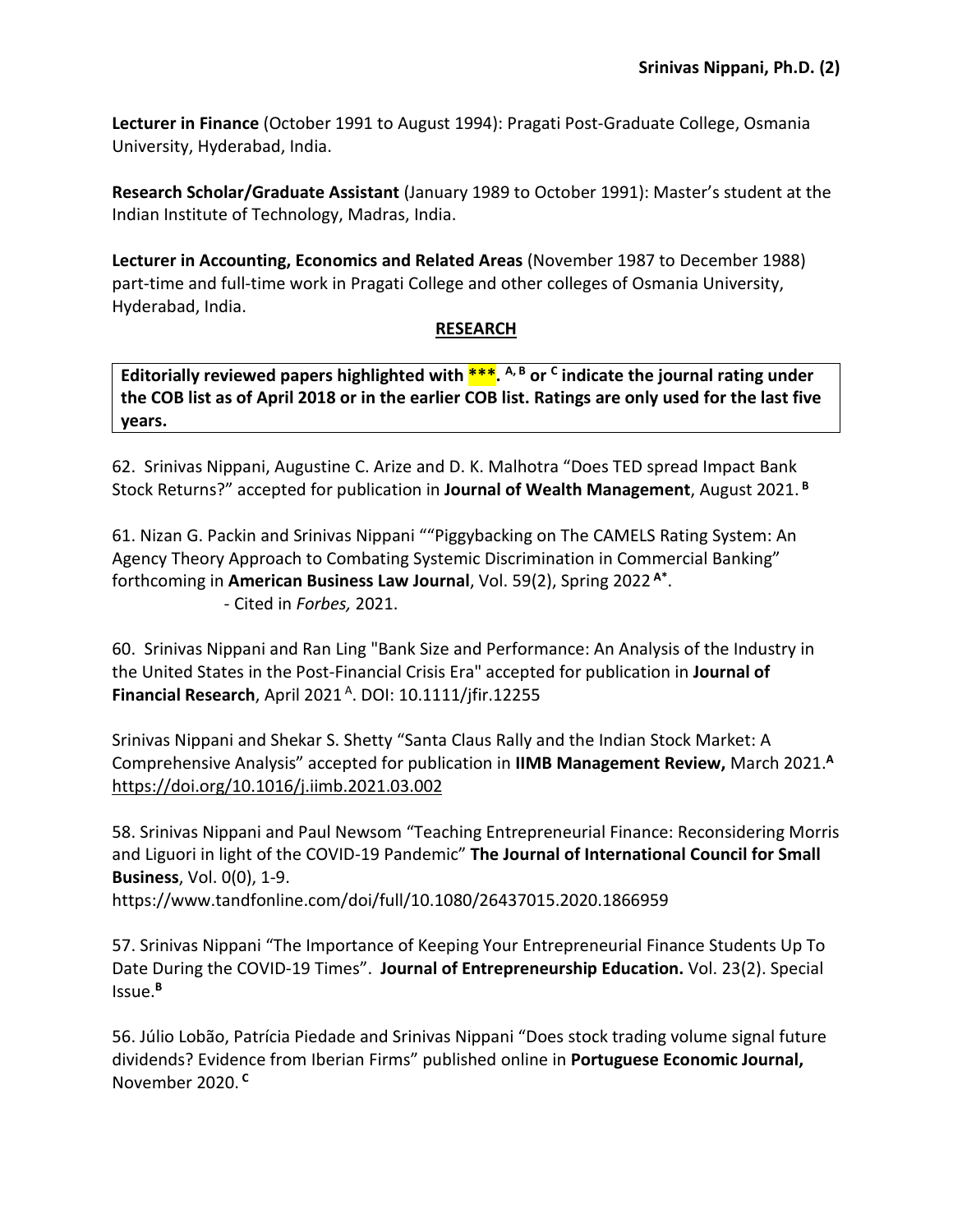55. Srinivas Nippani and D.K. Malhotra "The Impact of Demonetization on the Short-Term and Long-Term Returns of India's Leading Real Estate Index". **The Journal of Wealth Management,**  Summer 2020, Vol. 23(1), pages 88-97.**<sup>B</sup>**

54. D.K. Malhotra and Srinivas Nippani "A Re-Examination of the Relationship between Dividend Yields and Stock Prices in the Indian Stock Market" **Indian Journal of Accounting,** Vol. 51(2), Pages 13-18, December 2019. (Not listed on COB list. General Impact Factor = 2.4602)

53. Gregory G. Lubiani and Srinivas Nippani "Competitive Differences in Input-Factor Utilization among Brazilian Financial Institutions" **Journal of Accounting and Finance,** Vol. 19(6), Pages 128-134, 2019. **<sup>B</sup>**

52. Dror Parnes and Srinivas Nippani "The Integration of Mortgage and Capital Markets: A Tale of Two Administrations' **Journal of Financial Economic Policy,** Vol. 11(3), 2019, pp 405-431.**<sup>B</sup>**

51. Srinivas Nippani and Lirong Liu "How to use The EPA Website to advice on ESG Investing" practice management article (Invited and Editorially Reviewed) in **Journal of Financial Planning,**  Special Report on "Trends in Investing", Page 17, June 2018. (Invited Paper, editorially reviewed)

50. Lirong Liu, Srinivas Nippani, and Zhou Yang "Does Being Placed on EPA Watch List Impact a Firm's Stock Market Returns?" **Southwestern Economic Review**, Vol. 45(1), 105-124. Spring 2018.**<sup>B</sup>**

49. SingRu Hoe, Srinivas Nippani and John David Diltz, ''Should CAMELS ratings be publicly disclosed?'', **Economics Bulletin**, Vol. 37 (3), 1567-1572. **B**

48. SingRu Hoe and Srinivas Nippani "2016 U.S. Presidential Election and Stock Markets in China" **International Journal of Economics and Finance***,* Vol. 9 (7). 32-38.**<sup>C</sup>**

47. Srinivas Nippani and Dror Parnes "Recent Evidence on Political Brinkmanship and Treasury Yields" **Journal of Financial Economic Policy,** Vol. 9(3), 2017. pp. 324-337.**<sup>B</sup>**

46. Srinivas Nippani "Why the Risk-Adjusted Discount Rate Method is A Better Method than the Certainty Equivalent Method: A Teaching Perspective" **Afro-Asian Journal of Finance and Accounting**, Vol. 7(2), pp. 147-163, 2017.**<sup>B</sup>**

45. Srinivas Nippani "Arbitrage Opportunities in Dollar Trading Due To Unexpected Political Events: An Empirical Note" **Journal of Accounting and Finance** 16(5), 11-19, 2016. Lead paper in Issue. **<sup>B</sup>**

44. Kenneth M. Washer, Srinivas Nippani and Robert R. Johnson "Santa Claus Rally and Firm Size" **Managerial Finance,** Vol. 42(8), pp. 817 – 829, 2016. **B**

**-** Cited in Investment Newsletters of BoomBustProfits.com and UBS.com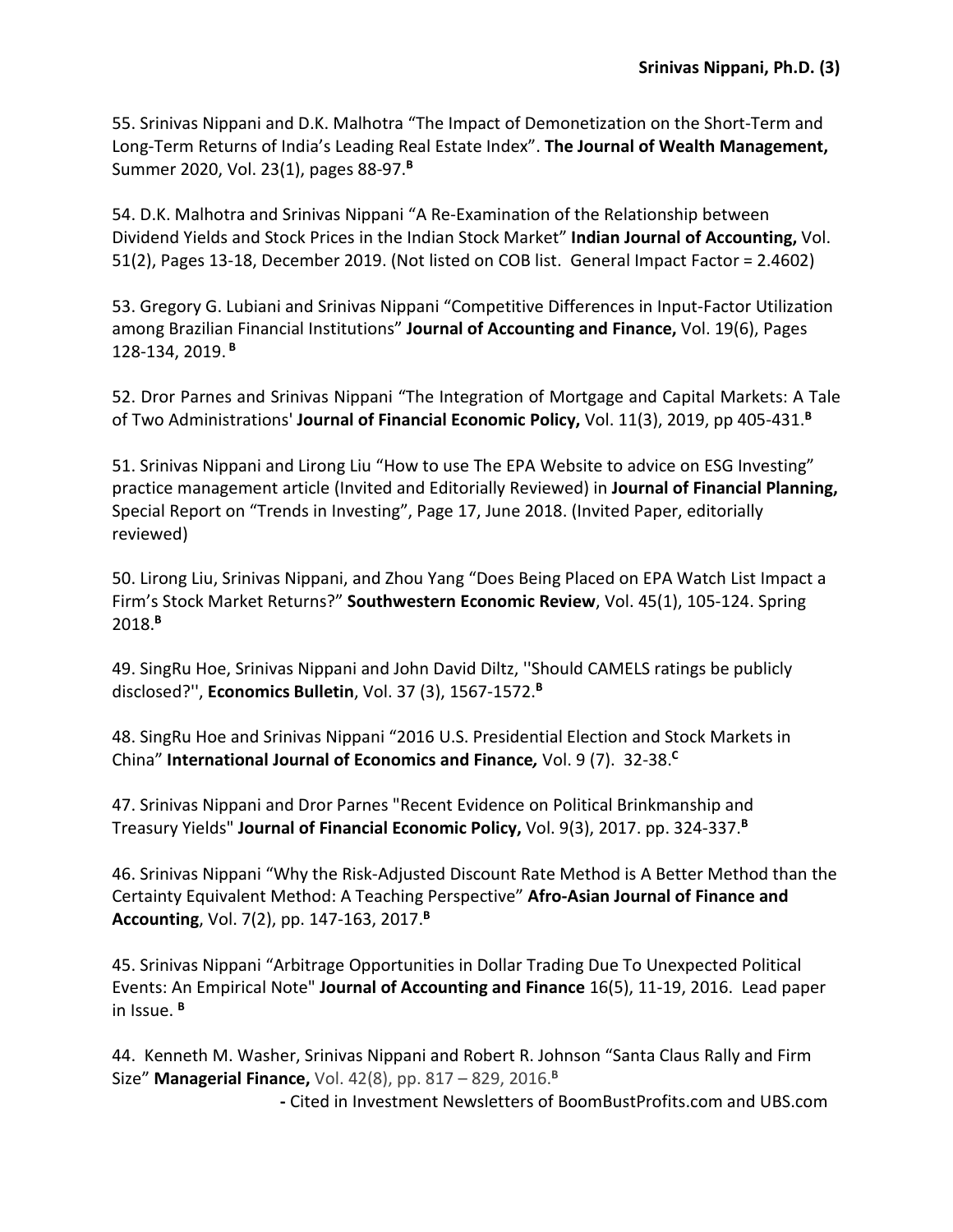43. Srinivas Nippani "An Analysis of the Shutdown of the United States Government and Its Impact on the US/Taiwan Exchange Rate" **Academy of Taiwan Business Management Review**, Vol. 12, No. 1, April 2016, pp. 115-118.**<sup>B</sup>**

#### **Older than 2016**

42. Srinivas Nippani, Kenneth M. Washer, and Robert R. Johnson, "Yes, Virginia, There Is a Santa Claus Rally: Statistical Evidence Supports Higher Returns Globally" **Journal of Financial Planning,** Vol. 25, No. 3, March 2015, pp. 55-60.**<sup>B</sup>**

> **-** Cited in News Outlets: USA Today, 24\*7news.com (Bahrain), CNBC.com, elmercurio.com (Chile) thestreet.com, huffingtonpost.com, irishtimes.com (twice).

**-** Websites and Financial Advisors: Tradeking.com (brokerage firm newsletter), Advisorinsightblog.com, Werbarubin.com, thealertinvestor.com, finra.org, finmatters.com, Facebook page of Varchev Financial Services.

**-** Cited in Investment Newsletters of BoomBustProfits.com and UBS.com

41. Srinivas Nippani and Stanley D. Smith "The Impact of the October 2013 Government Shutdown and Debt Ceiling on US Treasury Default Risk." **The Journal of Fixed Income,** Fall 2014 Vol. 24, No. 2: pp. 79–91 **<sup>A</sup>**.

> - Summarized in *CFA Digest* (CFA Institute), by Stuart Fujiyama, CFA, January 2015, Vol. 45 (1).

40. Asli K. Ogunc and Srinivas Nippani "A Note on the Impact of the Financial Crisis on Stock Market Integration among the Countries of the Americas" **International Review of Applied Financial Issues and Economics,** accepted for publication, January 2014.**<sup>B</sup>** (I do not know if this paper was ever published. We signed the copyright but did not receive any information after that).

39. Srinivas Nippani "Diversified Real Estate Indices and the Weekend Effect: An Analysis of Daily Stock Returns over the Period 1996-2012", **International Review of Applied Financial Issues and Economics,** Vol. 5(1), 2013. **B**

38. Srinivas Nippani, Kenneth M. Washer and N.R. Vasudeva Murthy "Size and Day-of-the-Week Effect in the Banking Industry: A Comparative Analysis based on Economic Conditions" **International Journal of Financial Research,** Vol. 4(3), 1-9, Lead paper in Issue, 2013.**<sup>C</sup>**

37. Srinivas Nippani and Kenneth M. Washer "Creditor Nation Equity Indexes and U.S. Debt Downgrade" **International Journal of Economics and Finance,** Vol. 4(6), pp. 3-10, 2012, Lead paper in issue.

> - Cited in a paper published by IFAT, Ministry of Foreign Affairs and Trade, Hungary.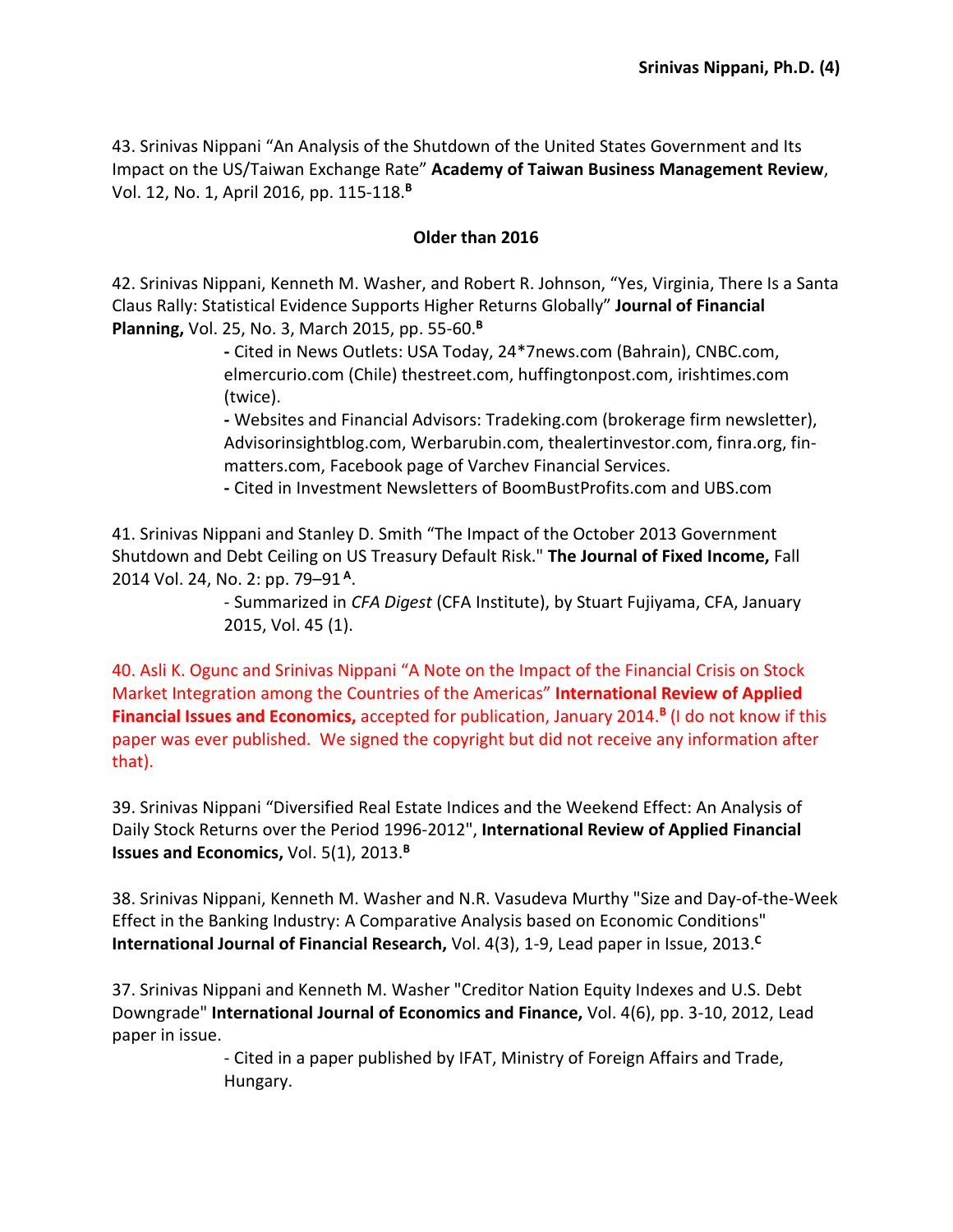36. Srinivas Nippani and Stanley D. Smith "Analyzing the Changing Term Structure and Expectations of US Treasury Default Risk" **The Journal of Fixed Income,** Vol. 22 (1), pp. 52–60, Summer 2012.

> - Summarized by Spencer L. Klein, CFA in the CFA Digest published by the CFA Institute, November 2012, Vol. 42(4), 104-106.

35. Srinivas Nippani and Shekar Shetty "Community Banks and the Dodd-Frank Bill: Did it create or Erode Value?" **Journal of Business and Economic Perspectives**, Volume XXXVIII, Number 1, Spring/Summer, pp. 81-86, 2011.

34. Srinivas Nippani and John G. Greenhut, "Reversal of the weekend effect in Canada: an empirical analysis", **Managerial Finance**, Vol. 37(9), pp. 840-854, 2011.

33. Kenneth M. Washer, Srinivas Nippani and John Wingender "Day-of-the-Week Effect in the Canadian Money Market" **Managerial Finance**, Vol. 37(9), 855-866, 2011.

32. Srinivas Nippani and Kenneth M. Washer "A Note on the Immediate Impact of the Eyjafjallajokull Volcanic Eruption on Airline Stocks" **International Review of Applied Financial Issues and Economics**, Vol. 3(1), 282-295, 2011.

31. Augustine C. Arize, Srinivas Nippani and Steven S. Shwiff "The Role of Volatility of Inventories in Explaining the Volatility of the Commercial Paper-T-bill Spread: An Empirical Study" **International Review of Applied Financial Issues and Economics,** Vol. 2(3), 2010, 428- 446.

30. Srinivas Nippani and Stanley D. Smith "The Increasing Default Risk of U.S. Treasury Securities Due to the Financial Crisis" **Journal of Banking and Finance,** 34(2010), 2472-2480. Reprinted in "Virtual Special Issue on Global Financial Stability: Resilience of markets and institutions," *Journal of Banking & Finance*, 2011, compiled by Fariborz Moshirian, Editor. One of 33 papers selected from 1997 to 2010.

> - Cited in three textbooks of Eugene F. Brigham, Michael C. Ehrhardt and Philip R. Daves.

- Cited in huffingtonpost.com (repeated in IreneAlderidge.com and hamptons.com).

- Recommended reading for "Bibliography on the Financial Crisis" published by Bank of Greece, 2011.

- Cited in works from Judge Business School, Cambridge and St. Louis Fed Research Division.

29. Augustine C. Arize and Srinivas Nippani "Import Demand Behavior in Africa: Some New Evidence" **Quarterly Review of Economics and Finance,** Vol. 50(3), August 2010, pp. 254-263.

> - Cited and used to support conclusions of a report presented by United Nations Economic and Social Council, Eighth session of Committee on Trade, Regional Cooperation and Integration, Addis Ababa, Ethiopia, 2013.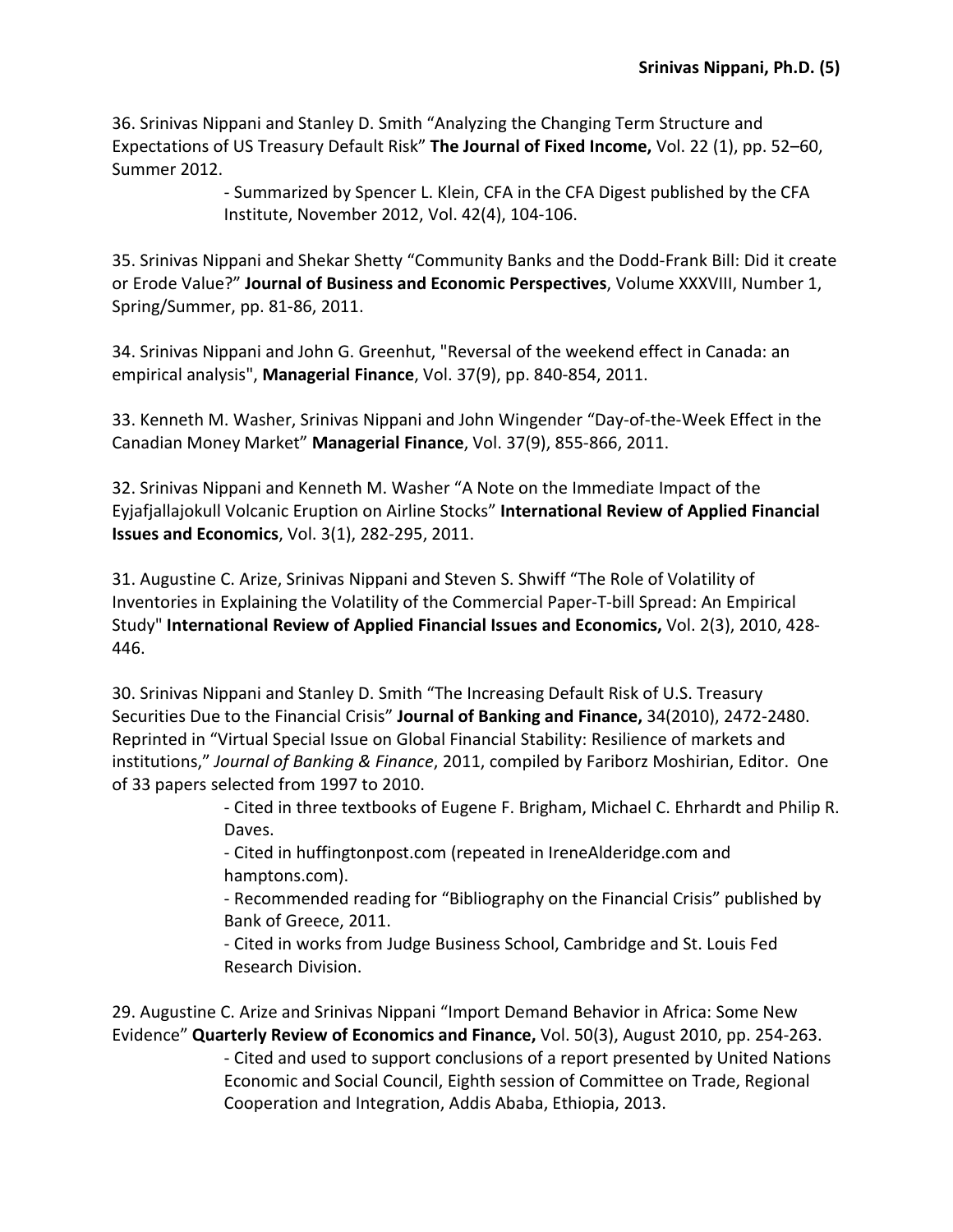28. Srinivas Nippani and Shekar Shetty "The Impact of Katrina on the Small and Large Bank Performance in Louisiana and Mississippi: An Early Look" **Journal of Business and Economic Perspectives,** Vol. XXXV(1), Spring/Summer 2009, 165-178.

27. Srinivas Nippani, Steven S. Shwiff and Augustine C. Arize "A Note on Inventories and Commercial Paper Yields" **Quarterly Review of Economics and Finance**, Vol. 49 (2009) pp. 711- 719.

26. Asli K. Ogunc, Srinivas Nippani, and Kenneth M. Washer, "Seasonality tests on the Shanghai and Shenzhen Stock Exchanges: An Empirical Analysis" **Applied Financial Economics***,* Vol. 19, pp. 681-692, 2009.

25. Srinivas Nippani, Ram S. Vinjamury and Chenchuramaiah T. Bathala, "Bank Size and Corporate Governance Structure" **ICFAI Journal of Bank Management,** Vol. VII (4), November 2008, 7-17. Lead paper in Issue.

24. Kenneth M. Washer, Srinivas Nippani and Asli K. Ogunc **"**An analysis of Regional Banks' Share Repurchasing Behavior" **Academy of Banking Studies Journal**, Vol. 7 (1 &2) 2008, 1-13. Lead paper in issue.

23. Srinivas Nippani and Chenchuramaiah T. Bathala "The Impact of the Asian Tsunami on the Affected Countries' Stock Markets" 14(5), 44-56, **ICFAI Journal of Applied Finance**, May 2008.

22. Srinivas Nippani and Augustine C. Arize "U.S. Corporate Bond Returns: A Study of Market Anomalies Based on Broad Industry Groups" **Review of Financial Economics** 17 (3), 157-171, 2008. Lead paper in issue.

21. Augustine C. Arize, John Malindretos, and Srinivas Nippani "Exchange Rates, Domestic and Foreign Prices in LDCs: An Empirical Investigation" **The International Journal of Finance**, Vol. 19(2), 4399-4418, 2007.

20. Chenchuramaiah T. Bathala, Srinivas Nippani, and Ram S. Vinjamury "Industry Differences in Corporate Governance: The Case of Banking and Non-Banking Firms" **ICFAI Journal of Applied Finance**, Vol. 13 (5), 17-25, May 2007.

19. Srinivas Nippani and Chris A. Myers "Price Wars and Stock Market Reaction: An Empirical Analysis" the **International Journal of Business Research**, Vol. V (2), 118-12, Fall 2006.

18. Srinivas Nippani, Kenneth M. Washer and Asli K. Ogunc "NAFTA's Impact on Industry Return Relationships between North American Countries" **International Journal of Business Research**, Fall 2005, Vol. IV (1), 68-78.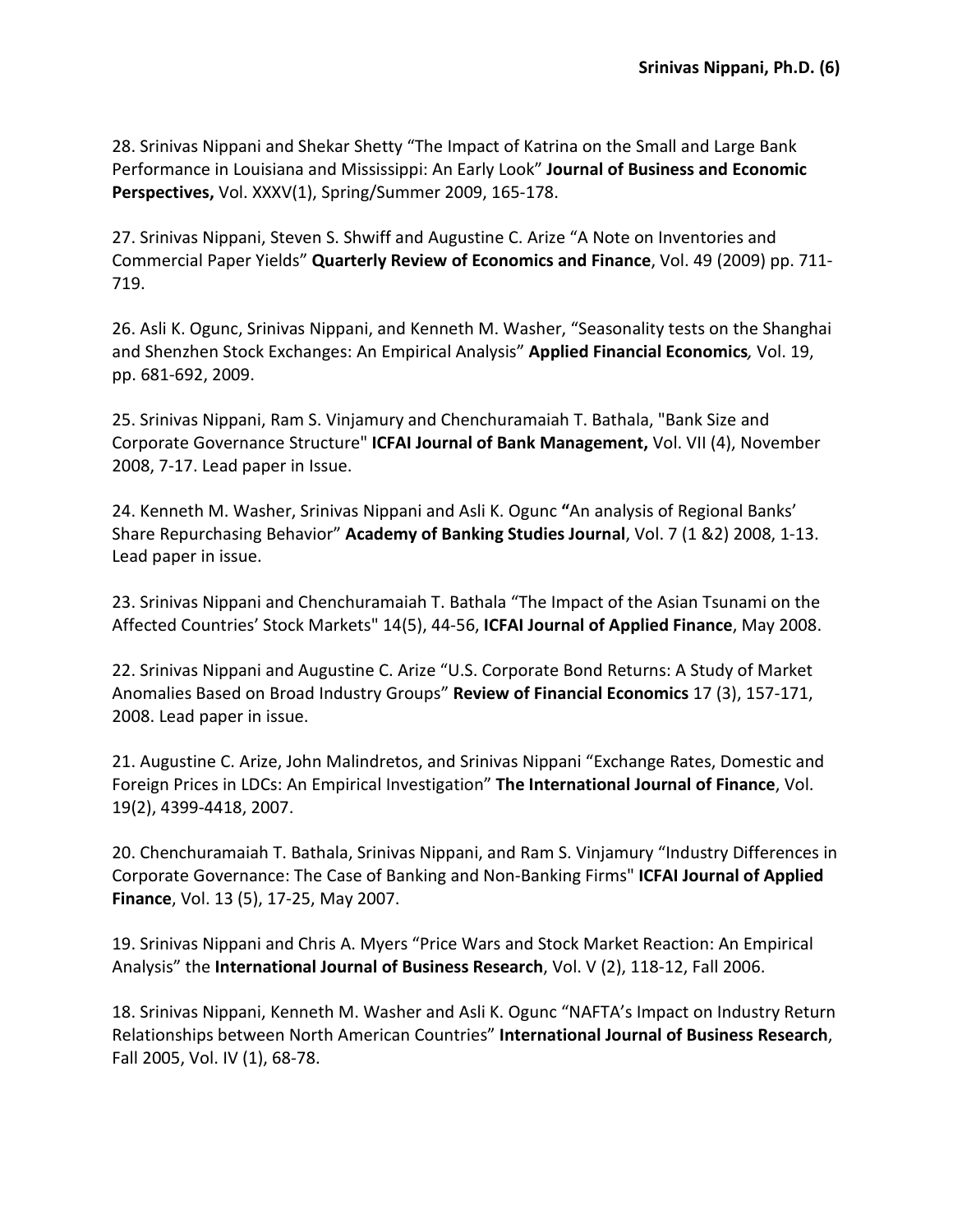17. Srinivas Nippani "An Examination of the Weekend Effect in the Mexican Stock Market" **Journal of International Finance and Economics**, fall 2005, Vol. I (1), 94-98.

16. Srinivas Nippani and Kenneth M. Washer "IBBEA Implementation and the Relative Performance of Small Banks" **Mid-American Journal of Business**, fall 2005, Vol. 20 (2), 19-24. - Cited in a review published by National Bank of Belgium (2010).

15. Srinivas Nippani and Augustine C. Arize "U.S. Presidential Election Impact on Canadian and Mexican Stock Markets" **Journal of Economics and Finance**, Vol. 29 (2), summer 2005, 188-196.

- Cited in TheSundayIndian.com

- Cited in an NBER paper and International Encyclopedia or Social Sciences

14. Srinivas Nippani "Canadian Stock Market, U.S. Stock Market, and the Reverse Weekend Effect: Latest Evidence" **Central Business Review**, Winter-Summer 2005, Vol. XXIV (1-2), 4-7. Lead Paper in Issue.

13. Srinivas Nippani and Kenneth M. Washer "SARS: A Non-Event for Affected Countries' Stock Markets?" **Applied Financial Economics**, Vol. 14 (2), 2004, 1105-1110.

> - Summarized in the text: *Statistics for Business and Economics* by David R. Anderson, Dennis J. Sweeney, Thomas A. Williams, Jim Freeman and Eddie Shoesmith, 2007.

- Cited in a policy paper of Lowry Institute for International Policy (Australian National University; paper available at brookings.edu.

- Cited in *Innovationskooperationen entlang der Supply Chain der europäischen Aviation-Industrie"* by Andreas Potzner (supply chain textbook).

- Cited in a Springer Briefs on Economics book series about COVID-19 epidemic.

12. Kenneth M. Washer and Srinivas Nippani "Human Capital and the Balance Sheet" **Financial Counseling and Planning**, Vol. 15 (1), 2004, 13-20.

> **-** Cited extensively including the tables and text in a work published by the Australian Centere for Financil studies paper (2014).

**-** Cited in an article on LinkedIn 2018.

11. Srinivas Nippani and Anita K. Pennathur "Day-of-the-Week Effects in the Commercial Paper Yield Rates" **Quarterly Review of Economics and Finance**, Vol. 44 (4), September 2004, 508- 520.

10. Augustine C. Arize, John Malindretos and Srinivas Nippani "Variations in exchange rates and inflation in 82 countries: An empirical investigation" **The North American Journal of Economics and Finance**, Vol. 15 (2), (2004) 227-247.

9. Srinivas Nippani, Pu Liu and Craig T. Schulman "Credit Ratings and Borrower Abnormal Returns at Bank Loan Announcements: An Extended Analysis" **Journal of Business Administration Online**, Vol. 2 (2), Fall 2003.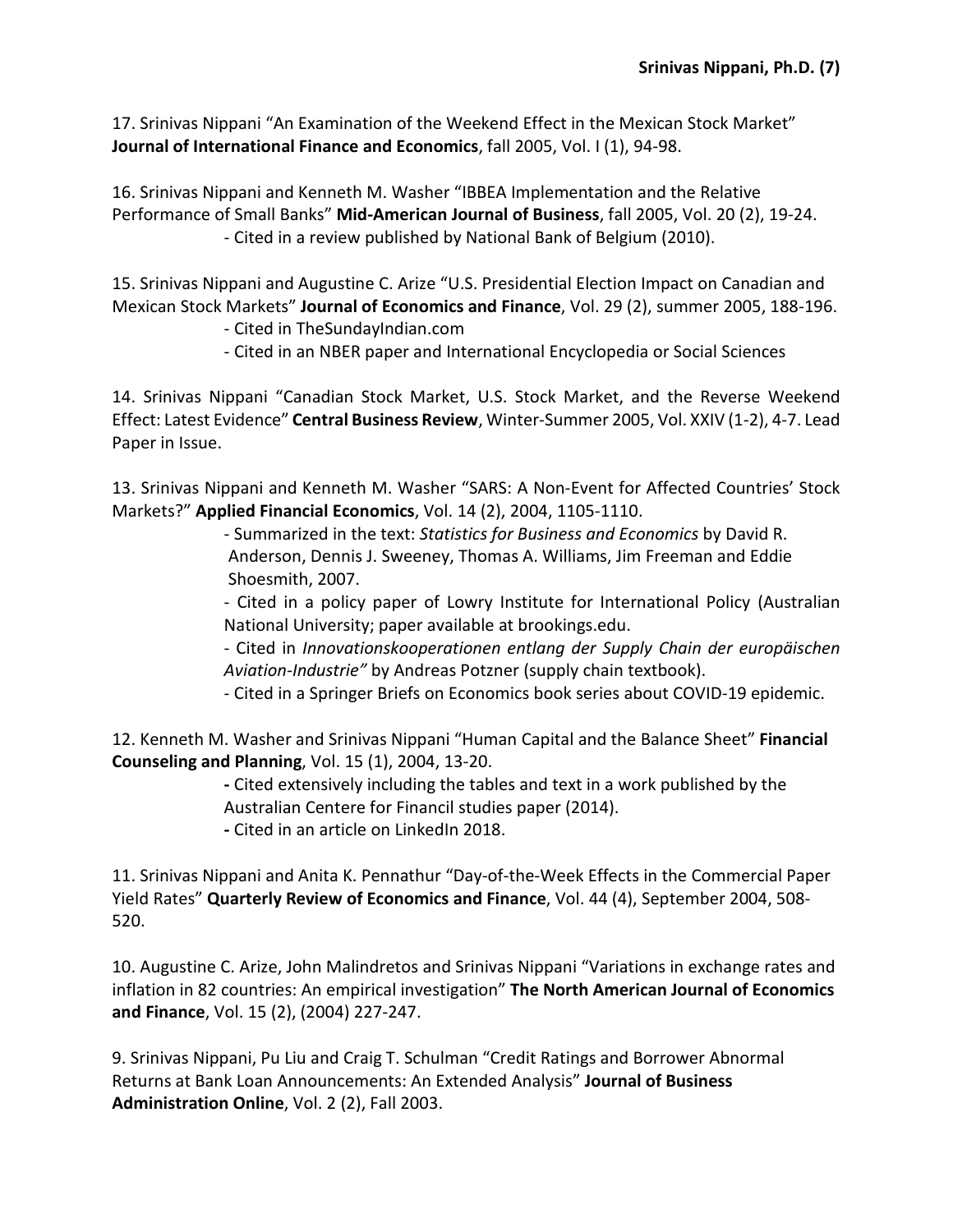8. Srinivas Nippani, Pu Liu and Craig T. Schulman "The Clientele Effect of Spinoffs – Further Evidence from the Effective Date of Corporate Divestitures" **Journal of Business Administration Online**, Vol. 2 (1), Spring 2003.

- Cited in New York Times.

7. J. Dennis Patterson, Ted M. Hammett and Srinivas Nippani "A Study of Bank Asset Allocation in Southeast Arkansas" **Arkansas Business & Economic Review**, Vol. 35 (1), Spring/Summer 2002, pp. 15-17.

6. Srinivas Nippani and Kenneth W. Green, Jr. "The Banking Industry After the Riegle-Neal Act: Re-structure and Overall Performance" **Quarterly Review of Economics and Finance**, 42 (2002), pp. 901-909.

- Cited in textbook *Modern Banking* by Shelagh Heffernan, 2005.
- Cited in a review published by National Bank of Belgium (2010).
- Cited in a paper of RIETI (Japanese Government think tank).
- Cited in Wisdomjobs.com a top job portal in India.

5. Srinivas Nippani and W. Bobby Medlin "The 2000 Presidential Election and the Stock Market" **Journal of Economics and Finance**, Summer 2002, Vol. 26 (2), pp. 162-169.

> - Cited in eleconomista.es (twice) and economiahoy.mx (Spanish language News in Mexico)

- Cited in an NBER paper and International Encyclopedia or Social Sciences.
- Cited in an investment letter from the bank UBS, 2020.

4. Srinivas Nippani "IBBEA: An Arkansas Perspective" **Arkansas Business & Economic Review**, Fall/Winter 2001, Vol. 34 (2), pp. 15-16.

3. Kenneth W. Green, Jr., and Srinivas Nippani "The Macroeconomic Results of Applied Keynesian and Supply-Side Policies in the United States (1960-1982 and 1983-1998)" **Academic Forum**, 2001-02, Vol. 19, pp. 115-124.

- Cited in cleaninggreen.net

2. Srinivas Nippani, Pu Liu and Craig T. Schulman "Are Treasury Securities Free of Default?" **Journal of Financial and Quantitative Analysis,** June 2001, Vol. 36 (2), pp. 251-266. Special Issue on International Corporate Governance.

> - Cited in two Government Accountability Office reports, United States Congress Joint Economic Committee report, an FRB research paper, an NBER paper, the Australian Parliament Blog (aph.gov.au), Boston Law Review and Duke Law Review.

> - Cited in over 15 textbooks authored by Eugene F. Brigham, Michael C. Ehrhardt, Philip R. Daves and Geoffrey Poitras.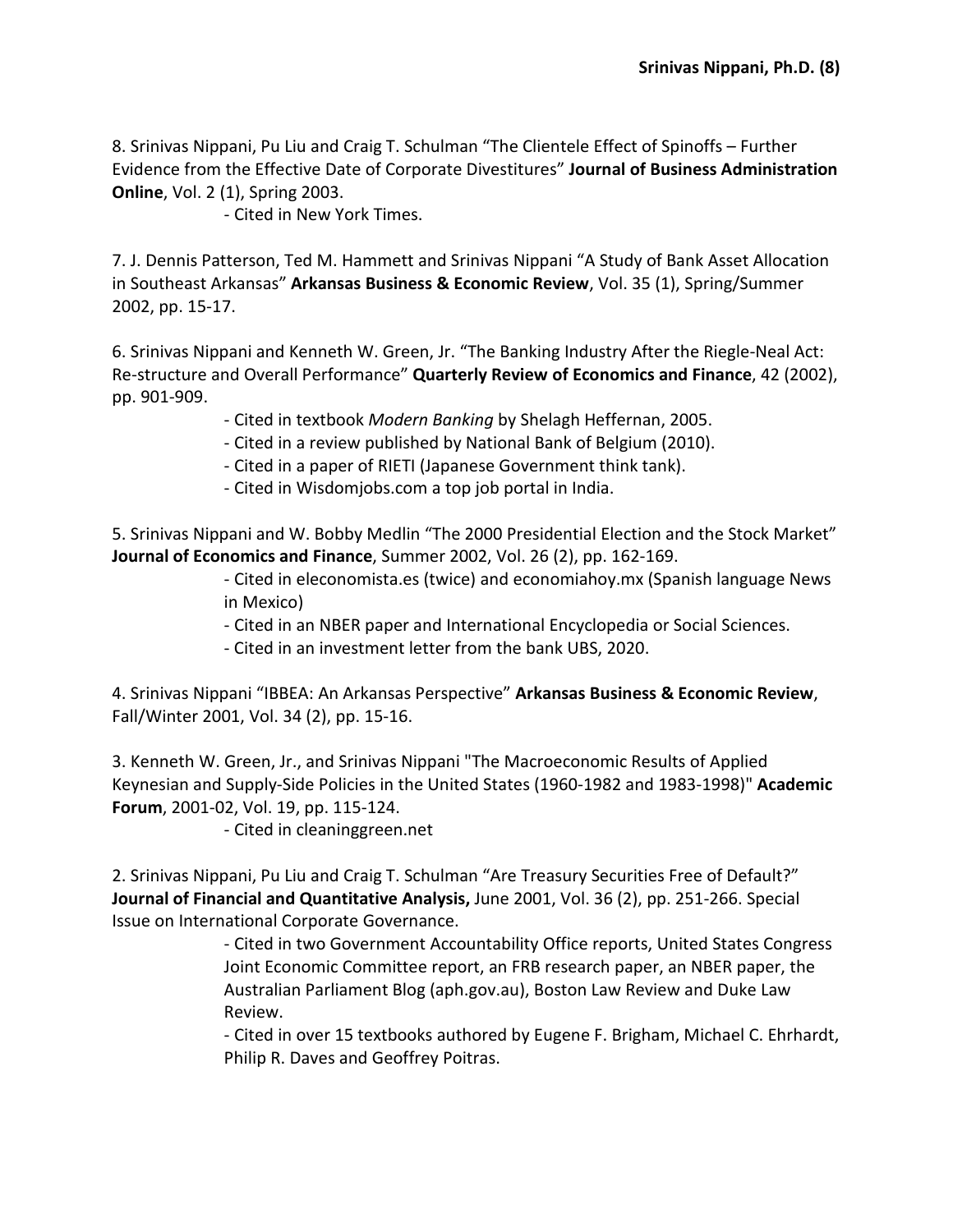- Cited in news outlets: nytimes.com, bendbulletin.com, the-dispatch.com, Northwest Arkansas Times, University of Arkansas (Newswire), Washington Post (twice), National Review Online, thecitywire.com.

1. Srinivas Nippani and Kenneth W. Green, Jr. "An Analysis of the Supply-side Economics on Southwestern Region of the United States" **Southwestern Business and Economic Journal**, Vol. 8, (1) 1999, pp. 49-55.

#### **Invited Presentations**

Srinivas Nippani and Stanley D. Smith "The Increasing Default Risk of U.S. Treasury Securities Due to the Financial Crisis" presented at the Indiana State University on April 8, 2010.

#### **Conference Proceedings and Presentations at Meetings**

Financial Education Association Meetings 2017 (Meeting Cancelled) SFA 2014, SWFA 2013 (2 papers), 2012, 2011, 2010, 2003, 2002, 1999 (2 papers) Academy of Entrepreneurial Finance 2007 International Conference on Business and Finance –2006, Hyderabad, India International Business and Economy Conference, 2007 AIBE 2005 IABE 2005 (2 papers) ASBBS Meeting (2 papers, best paper) 2004 EFA 2002 SOBIE 2000 (3 papers) FMA 1997, Southwestern Finance Symposium 1998 PACAP Conference 1997

### **Other Scholarly Activity**

**Member, Board of Editors: Finance, of the Journal of Economics and Financial Education** published by the Academy of Economics and Finance, 2002-Present.

**Member, Editorial Review Board, Journal of Business Administration Online,** published by Arkansas Technological University, Russellville, AR. 2003-Present.

Served/serving as ad-hoc reviewer for

- (1) The Southwest Business and Economics Journal
- (2) The Journal of Economics and Financial Education
- (3) The Journal of Business Administration Online
- (4) The Mid-American Journal of Business
- (5) The Journal of International Business and Entrepreneurship Development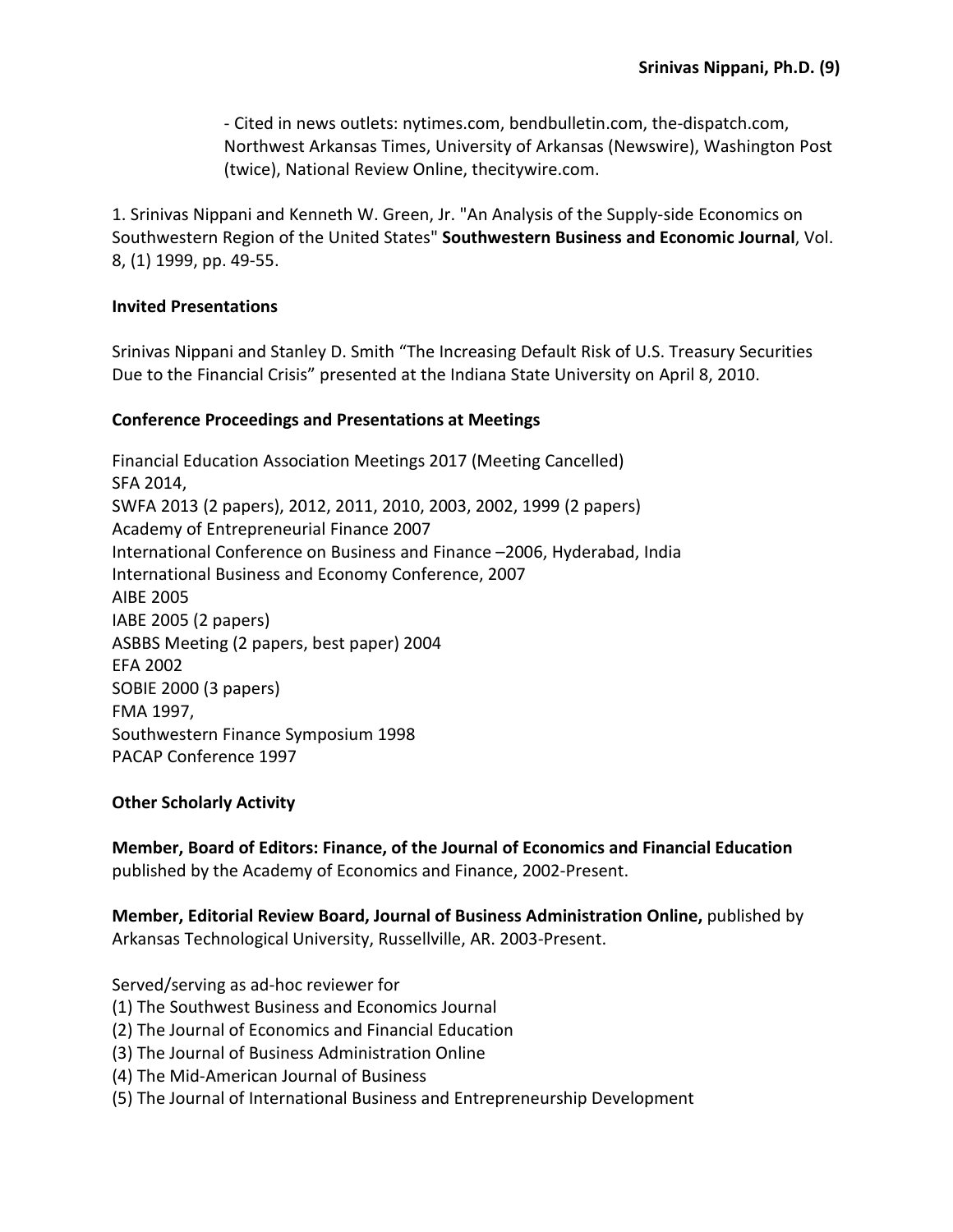- (6) Emerging Markets Finance and Trade
- (7) Applied Economics
- (8) Applied Financial Economics
- (9) Journal of Banking and Finance
- (10) Asia Pacific Management Review
- (11) Afro-Asian Journal of Finance and Accounting
- (12) The Quarterly Journal of Finance and Accounting
- (13) International Review of Economics and Finance
- (14) Managerial Finance (2018)
- (15) Issues and Studies (published in Taiwan) (2018)
- (16) Journal of Business Ethics (Fall 2019)
- (17) Journal of Financial Economic Policy (Spring 2020)
- (18) Review of Financial Economics (Fall 2019)
- (19) Scottish Journal of Political Economy (Spring 2020)
- (20) Journal of Risk and Financial Management (fall 20)
- (21) Economics Bulletin (Fall 20)
- (22) Journal of Governance and Regulation (Fall 20)

Served as discussant at the *Southwestern Finance Symposium*, Tulsa, OK, April 1997, The SOBIE meeting 2001, and the *Southwestern Finance Association Meeting* in Houston, TX, March 10-12, 1999; Houston, TX, 2003; and Dallas, TX 2004.

*"Capital Market Efficiency: A Study of Market for Industrial Securities in India"* Masters' thesis submitted to Indian Institute of Technology, Madras, India, October 1991.

### **Non-Academic Publications**

A joke based on an actual happening in my academic experience in the section of "All in a day's work" in *Reader's Digest*, May 2004, page 52. You can also find this joke at the website of Reader's Digest: [http://www.rd.com/content/openJoke.do?contentId=13499.](http://www.rd.com/content/openJoke.do?contentId=13499) The Joke was republished in the book "LAUGHTER THE BEST MEDICNE@WORK (America's funniest Jokes, Quotes, and Cartoons) by the Magazine. The ISBN is 978-1-60652-479-4. The Joke is given in page 155 as part of the collection "It's Academic".

An article on the game of cricket "The case for VVS Laxman" published by rediff.com, the leading cricket Internet site at: http://us.rediff.com/cricket/2005/jun/28guest.htm

# **COURSES TAUGHT**

# **Texas A&M-Commerce (Fall 2002 to date):**

For MBA/ MS level: Financial Management (FIN 504) Investment Management (FIN 510) International Business Finance (FIN 571)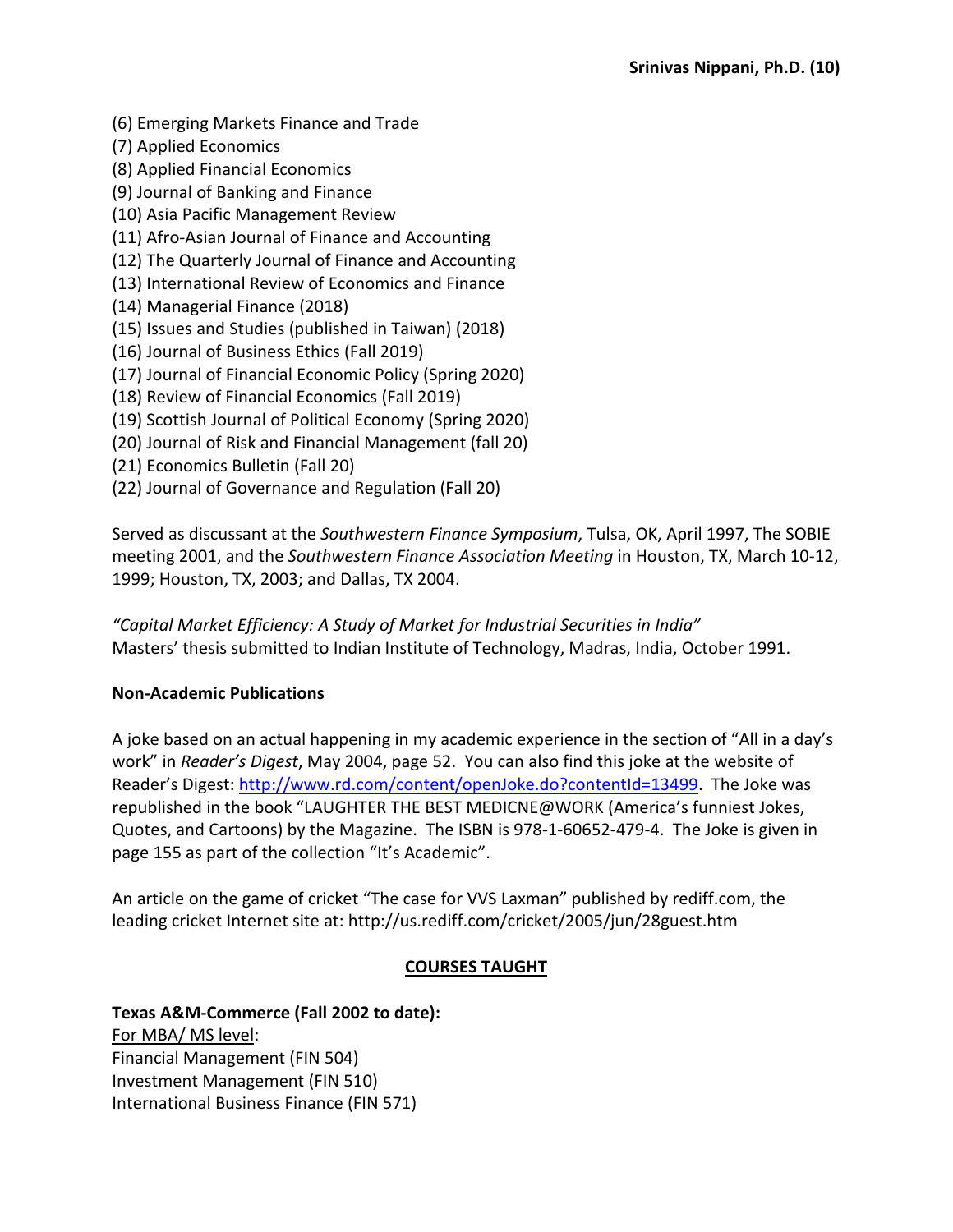Financial Markets, Institutions and Instruments (FIN 570) Independent Study in Financial Markets, Institutions and Instruments (FIN 589) Finance for Decision Makers (FIN 501) Fixed Income Analysis (FIN 515) (was scheduled for fall 2015, cancelled). Advanced Entrepreneurial Finance and Venture Capital (FIN 520) (Fall 2017)

## For BBA level:

Management of Financial Institutions (FIN 429) Managerial Finance (FIN 404) Introduction to Business Finance (FIN 304) Advanced Financial Management (FIN 404) (same as Managerial Finance above) Financial Markets and Institutions (FIN 429) Entrepreneurial Finance and Venture Capital (FIN 420) (Fall 2017)

Signature Class Blood and Money: War and Finance (UNCO 1301)

## **University of Arkansas-Monticello (01/99 to 07/02):**

Principles of Macroeconomics (ECON 2203) Investments (FIN 4613) Principles of Finance (FIN 3473) Principles of Microeconomics (ECON 2213) Financial Policy and Planning (FIN 4603)

### **University of Arkansas, Fayetteville, Arkansas (08/94 to 12/98):**

Financial Management: Theory and Practice (FINN 3043) Macroeconomics (ECON 2013) Principles of Investments (FINN 3063) Financial Markets and Institutions (FINN 3053)

# **SERVICE**

**Texas A&M University – Commerce:** 

## **Department of Economics and Finance Committees (Accounting and Finance since Fall 2018 onwards).**

- Attended a training session for Student Advisory Council, summer 2021.
- Made a video for advertising MSF at TAMUC during the height of COVID-19 crisis. <https://www.youtube.com/watch?v=dBjTO-bmuWQ&t=5s>
- Made a Welcome Video for Accepted MSF students.
- Member, Finance Search Committee Fall 2020.
- Honors thesis chair: Kayleigh Lester (defended successfully on 11/17/20)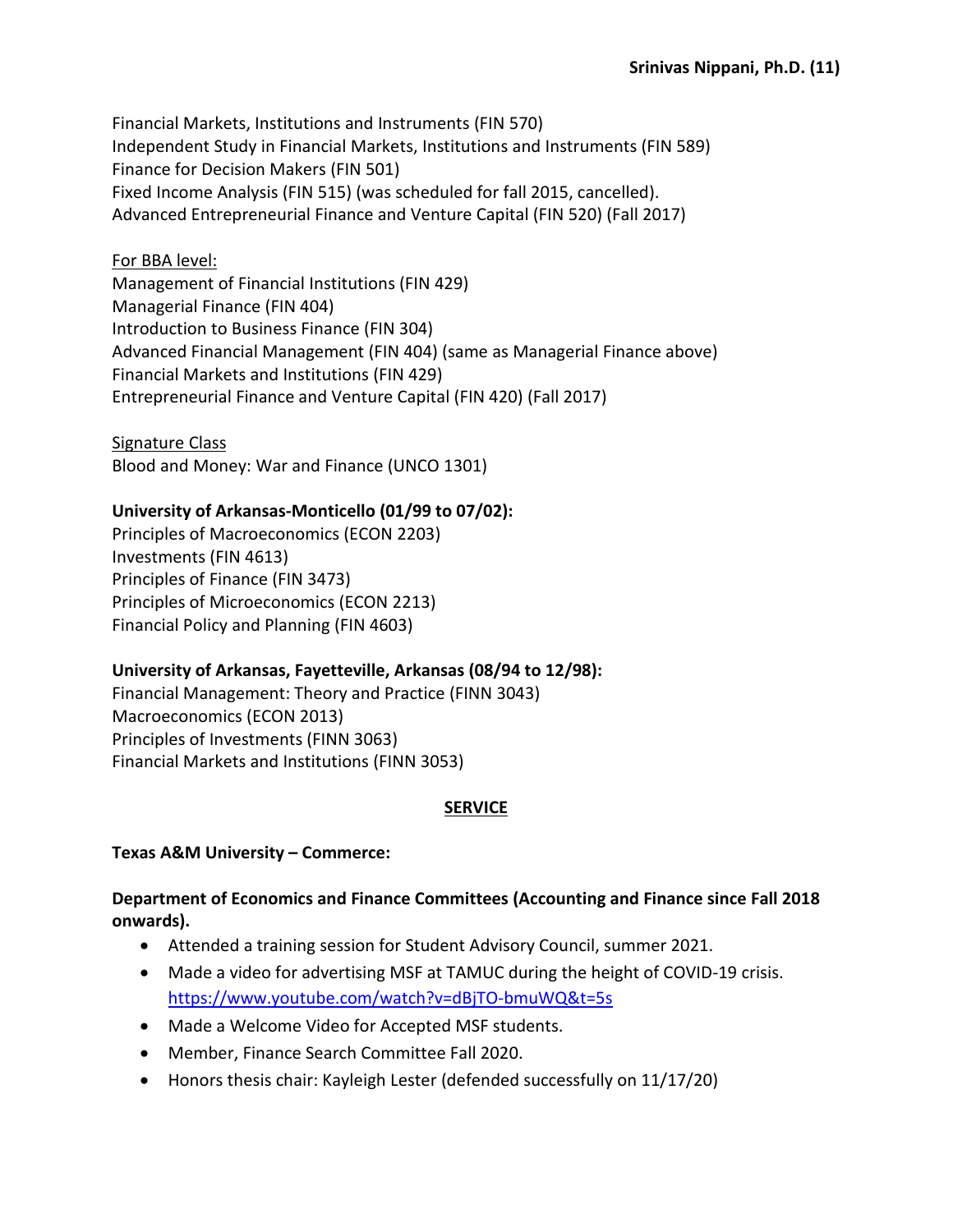- Member, Peer Review team for teaching for Drs. Ramya Aroul, Dror Parnes and Ms. Terry Brawand.
- Department Representative for Curriculum Committee Fall 2020.
- Member, Dean Search Committee, Fall 2020.
- Chair, Financial Analytics Lab Committee Fall 2020-date.
- Department and College Scholarship committee, Fall 2019-Date.
- Course Embedded Assessment Coordinator Spring 2019
- Attended an academic research funding Strategies, LLC's "Funding Your Research: How to Develop and Write Successful Grant Proposals" on how to write grant proposals. Thursday, October 25, 2018.
- Attended Sedona Web Training in TAMUC, Fall 2018.
- Peer Reviewer for Teaching: Dr. Steve Shwiff on 10/30/2018
- Represented the Department at Eastfield College on October 23, 2018, in Eastfield College, Mesquite, TX.
- Represented the Department in undergraduate on-campus TACRAO event called NETCAT scheduled for September 21, 2018, for recruitment of students
- Represented the department and College of Business Friday, August 3, as we welcome new transfer students, BA 343, August 3rd, 2018.
- Faculty Advisor, for master's level Case Competition for an actual listed company. The group of students won an honorable mention. The presentation team I advised was Sapan Conjivaram, Vani Saibaba, Somtochukwu D. Obuzor and Doruk Bozkurt. The competition was held in University of West Florida, Pensacola between 13-14 April 2018. I accompanied the team to the competition.
- Guest Speaker at Honors College Presentation "The Importance and Implications of Socially Responsible Investing (SRI)", 10/16/2017
- Representative for the Department at the Undergraduate admissions and NETCAT (Northeast Texas Career and Technical Consortium) College Fair, NETCAT college day, 09-22-2017.
- Presenter as a Superhero at the "Discover Your Superpower Career Fair", Campbell Independent School District, April 21. 2017.
- Chair, Finance Search Committee, Fall 2016.
- Guest Speaker at Honors College Presentation "Financial Legislation: Why is it important?" 09/26/2016.
- Departmental Representative at two transfer student orientations (June 18<sup>th</sup> and June 24, 2016) at TAMUC.
- Guest Speaker Honors College Presentation "The Coming Debt Crisis and what you can do about it" 9/21/15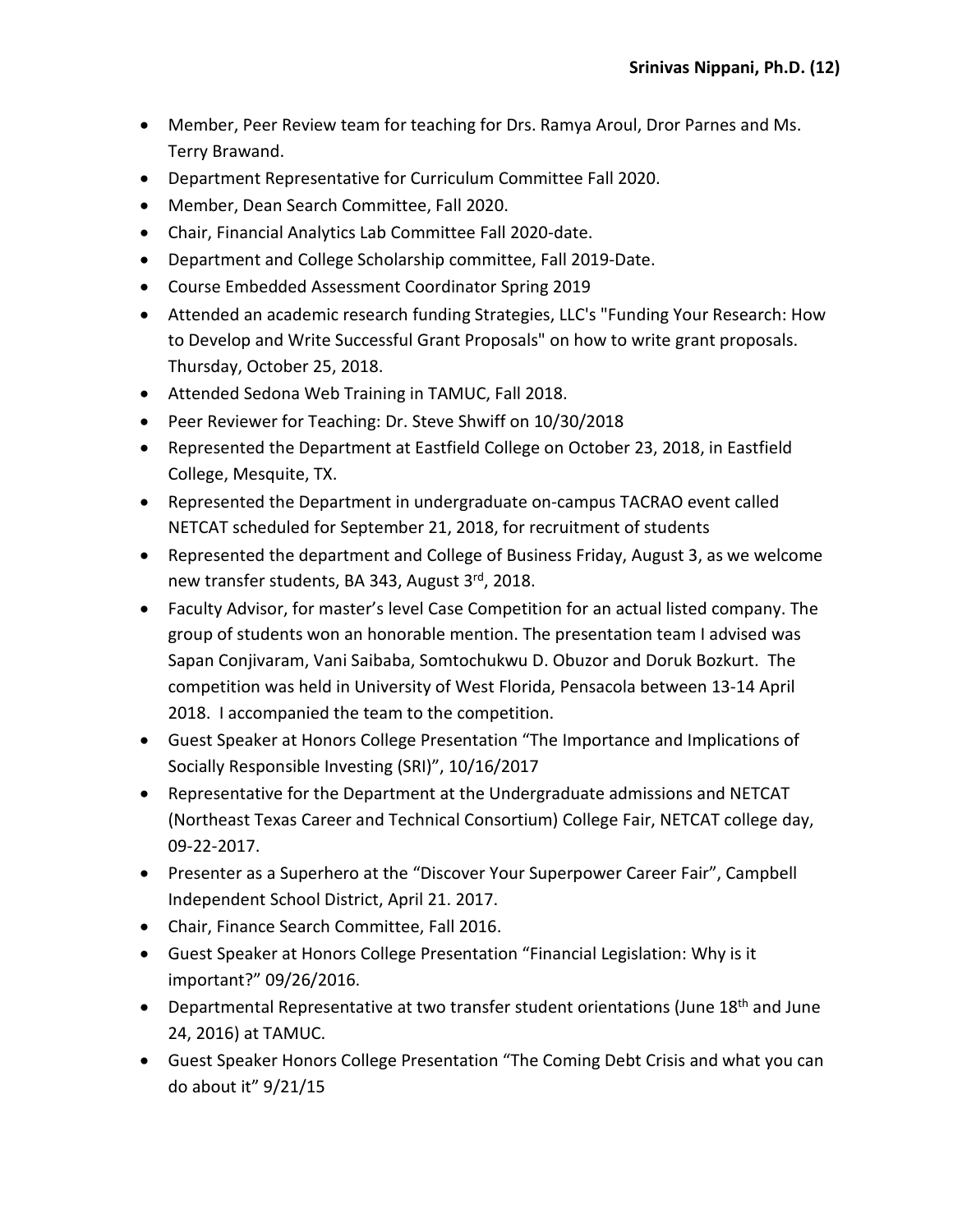- Chair, Finance Search Committee, Fall 2015
- Departmental Representative, Two Orientations for new students, Summer 2015
- Chair, Finance Committee on Curriculum, spring 2015-date
- Advisor of Undergraduate BBA program in finance, spring 2015-date
- Chair, Finance Search Committee, spring 2015.
- Departmental Representative at two freshmen and transfer student orientations (August 7 and August 14, 2014) at TAMUC.
- Member of Department Tenure Committee for: Dr. Adolpho Benavides (2013), Dr. Nathan Harness (2013, chair), Dr. Tim Wilson, Dr. Daniel Edelman and Dr. Gordon Heslop (all in 2012) and Dr. Asli K. Ogunc.
- Chair of Academic Affairs Tenure and Promotion for College of Business for the following professors: Dr. Kishor Kumar Guru-Gharana (2014) and Dr. Sandra Gates (2014), Dr. Chris A. Myers (promotion to full professor rank only), Drs. M. Guclu Atinc, Brandon Randolph-Seng and Ruiliang Yan (2016).
- Faculty Senator representing the Department in Faculty Senate (Summer 2013-Date)
- Served on Student Complaint Committee (2008) in Accounting, and Grade Appeal Committees in Fall 2012 and Summer 2013.
- Served on Economics and Finance Faculty Search Committees:
	- o Fall 2009 (Chair)
	- o Fall 2012
	- o Spring 2013 (two Committees member)
- Chair, Department Committee for Tenure and Promotion, Fall 2009.
- Faculty representative to R.I.S.E. conference, March 27-29, 2008.
- Major Advisor/Director for M.S. (Finance) program fall 2006-December 31, 2010.
- Committee Chair for Finance Faculty position search 2005-2006.
- Faculty Advisor to FMA chapter of TAMU-Commerce for year 2002-2005.
- Parents Day representative for Economics and Finance Department, Spring 2002.
- Represented the department in Junior Level Exam grading, Spring 2002.
- Received training and certificate of completion of Educator training, Summer 2004.
- Senator for Economics and Finance Department, on Faculty Senate, Texas A&M-Commerce 2004-2007.
- Member, Senate Curriculum Committee for 2004-2006.

### **College of Business Committees**

- Member, COB Curriculum Committee, Fall 2020-date
- Member, COB Research and Creative Activities Committee Fall 2019-Spring 2020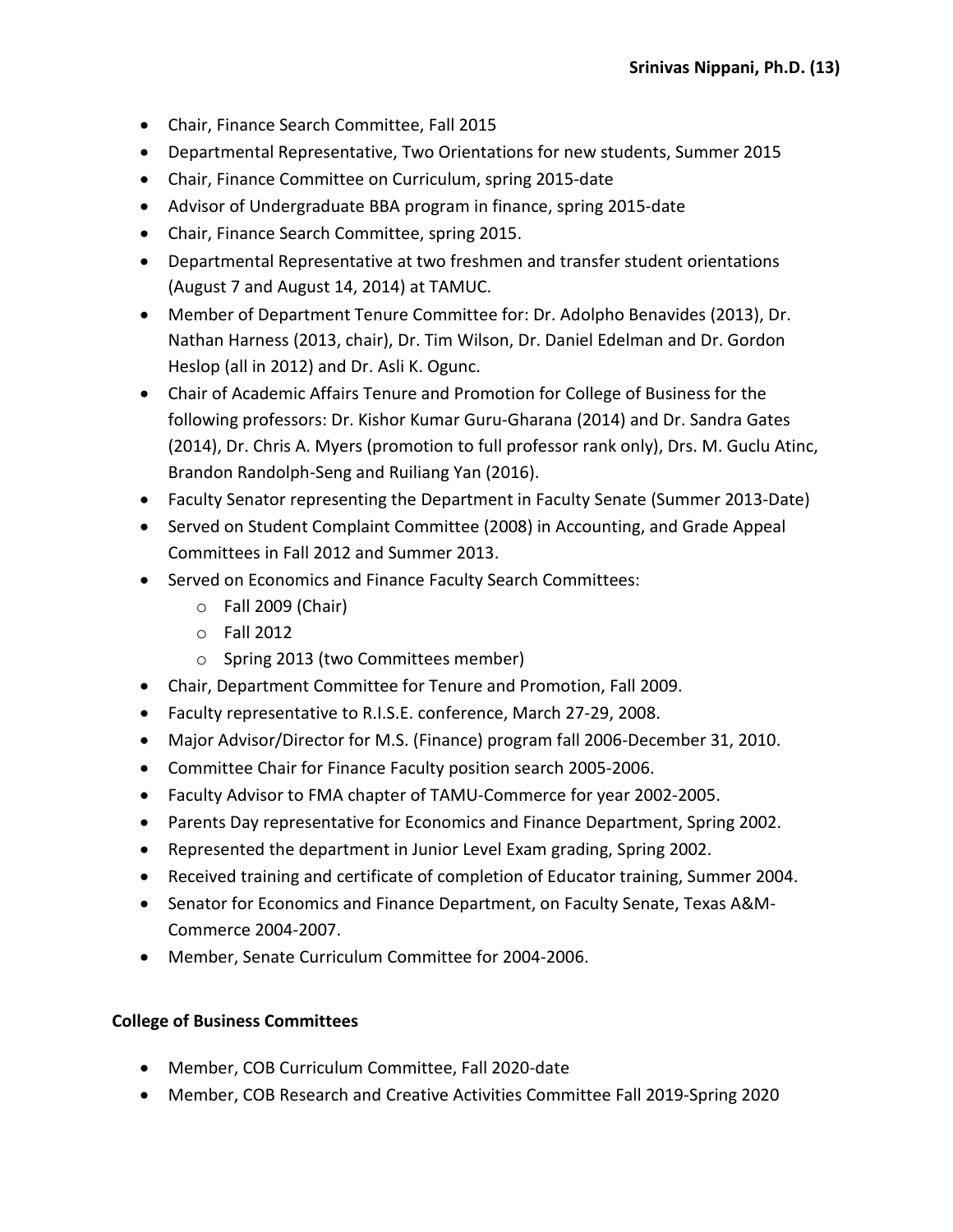- Member, COB Scholarship Committee, Fall 2019-Date.
- Member, COB Assurance of Learning Committee, Fall 2018.
- Departmental fourth year tenure review committee for Drs. Shiyou Li and Caroline Hayek of Accounting, Spring 2018.
- Chair, Post-Tenure Review Committee for Dr. Dale R. Funderburk, Fall 2017.
- Departmental Tenure and Promotion Committee member for Drs. Al Gormus, Celine (Singru) Hoe and Bo Han (external member since department has few tenured faculty).
- External Member, Accounting Search Committee for three faculty positions, Fall 2017.
- Co-Chair, Research and Creative Activities Committee, Fall 2017.
- Member, Faculty Committee, Fall 2017.
- Reviewed the fourth year (Dr. Caroline Hayek) and (Dr. Shiyou Li) files for the accounting department, January 2017. Also reviewed Dr. Bo Han (Marketing and Business Analytics department) file for fourth year Review, January 2017.
- Judge Lion's Showcase Business Ventures, COB, TAMUC, 11/18/2016
- Chair Academic Affairs Tenure and Promotion Committee for College of Business.
- Member Advisory Committee for COB Member 2016-17
- Member, First year Review Committee for Dr. Caroline Hayek, Department of Accounting, Spring 2016.
- Member, Third year Review Committee member for Dr. Bo Han, Department of Marketing and Business Analytics, Spring 2016.
- Post-Tenure Review Committee for Dr. Asli K. Ogunc, Member, Fall 2015
- Annual Review Committee for Drs. Ruiliang Yan and Jeremy St. John, Department of Marketing and Business Analytics, Spring 2016 and Dr. Daniel Haskin of Department of Accounting.
- Stood in for Dean, COB**:** Dean Humphreys at Orientation dinner on August 5, 2015.
- Member, AACSB accreditation seminar team, Spring 2015, Tampa, FL.
- Member, College Strategy Committee 2014-Date.
- Chair, Faculty Committee, College of Business, September 2014-August 2017.
- Co-Chair, Faculty Committee, College of Business, TAMU-Commerce Summer 2014- September 2014.
- Chair, Promotion Committee for Dr. Chris A. Myers Fall 2014
- Member of the Review Committee for assistant professors in Accounting for the Accounting department for years 2012-13 and 2013-14.
- Member: Management Search Committee (Spring 2014)
- Member on the post-tenure review Committee for Drs. Steven S. Shwiff (chair), Mildred G. Pryor and Donald English.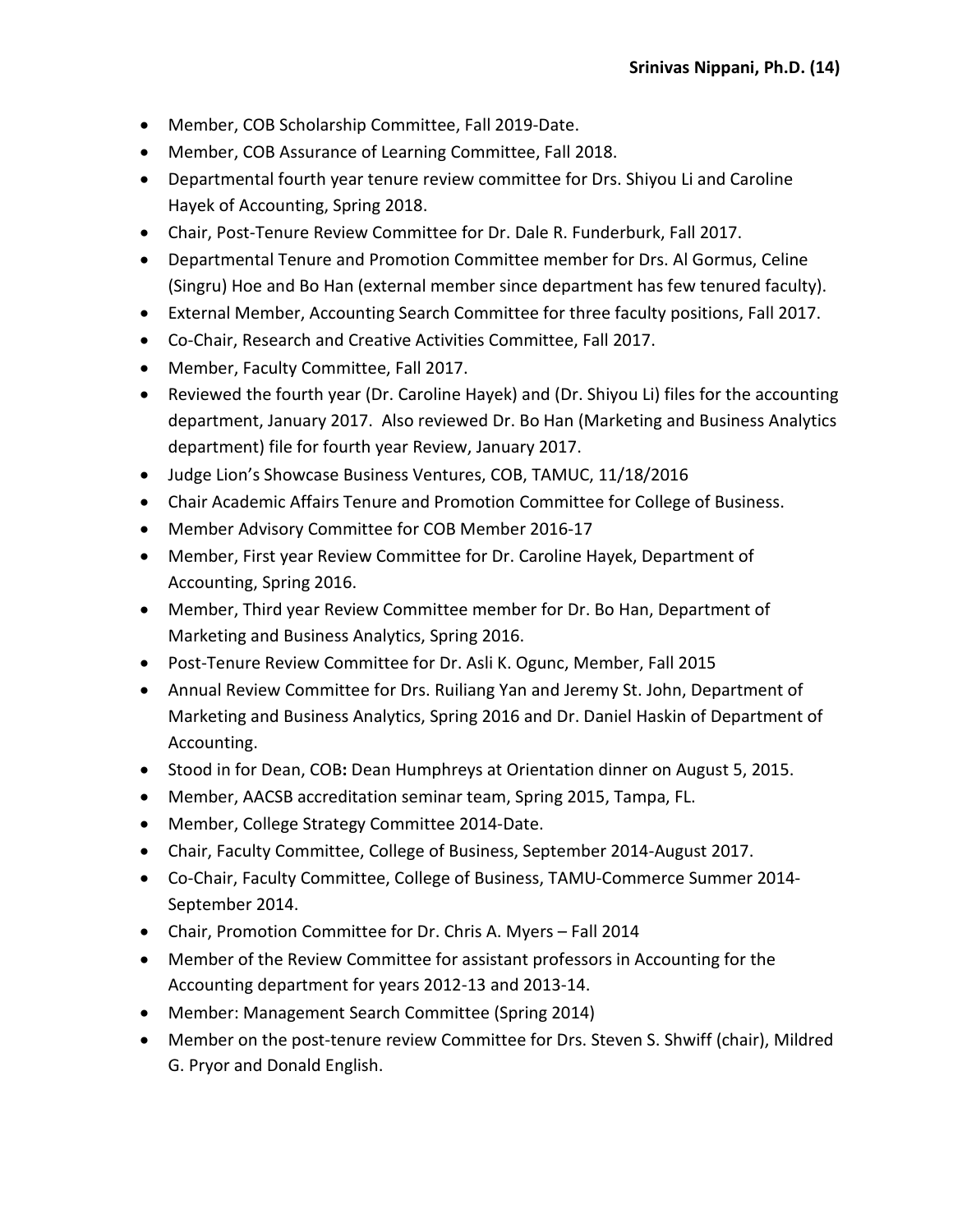- Committee Member on the Guidelines for Promotions and Tenure Committee, School of Business and Technology, Texas A&M-Commerce, 2002-2003.
- Committee Member for College of Business and Technology's AACSB New Strategic Plan Consultant Committee, 2004.

### **University Committees**

- University Advisory Committee Member to advise President about Academic Freedom and Responsibility. Summer 1, 2017 (Met twice for nearly two hours each).
- Marshall, Undergraduate Graduation, December 17, 2015.
- Member, President's Advisory Committee on Grievance and Appeal Process for Faculty Members, 2014-15-date.
- Member, Senate Executive Committee (August 2013-October 2014)
- Chair, Academic Life Committee of Faculty Senate (August 2013-October 2014)
- Judge, Annual Research Symposium, Texas A&M University Commerce, April 4, 2013.
- Member, University Committee to choose the Mayo Student Award Spring 2007-Fall 2014.
- Member, College of Business and Technology AACSB Accreditation Maintenance Oversight Committee, Fall 2006-2011
- Committee member of Senate Curriculum Committee 2005-06
- Focus Group Member for Summer budget allocation strategies for faculty for Summer 2004 and beyond, by the Office of Institutional Research, Texas A&M-Commerce, Spring 2003 (April 3)
- Committee Member for Institutional Review Board, Texas A&M University-Commerce, 2004-2008.
- Graduate Council Representative for the dissertation defense of Ms. Liliana Valadez (Dissertation chair, Dr. James Vornberg) on July 5, 2005, and proposal defense of Ms. Julie McElhany (Chair: Dr. Leah Wickersham) in September 2006, Ms. Michelle Perepiczka (final defense, Chair: Dr. Richard Balkin), September 4, 2008, and Ms. Shannon T. Carmody (Chair: Dr. Sheri Colby), April 1, 2014.

# **Texas A&M University System Service:**

**System Reviewer** for Regents Professor Nominees (11 professors' portfolios) were assessed for the Regents Professor Award for 2016-17.

### **Finance Publishers-Professional service:**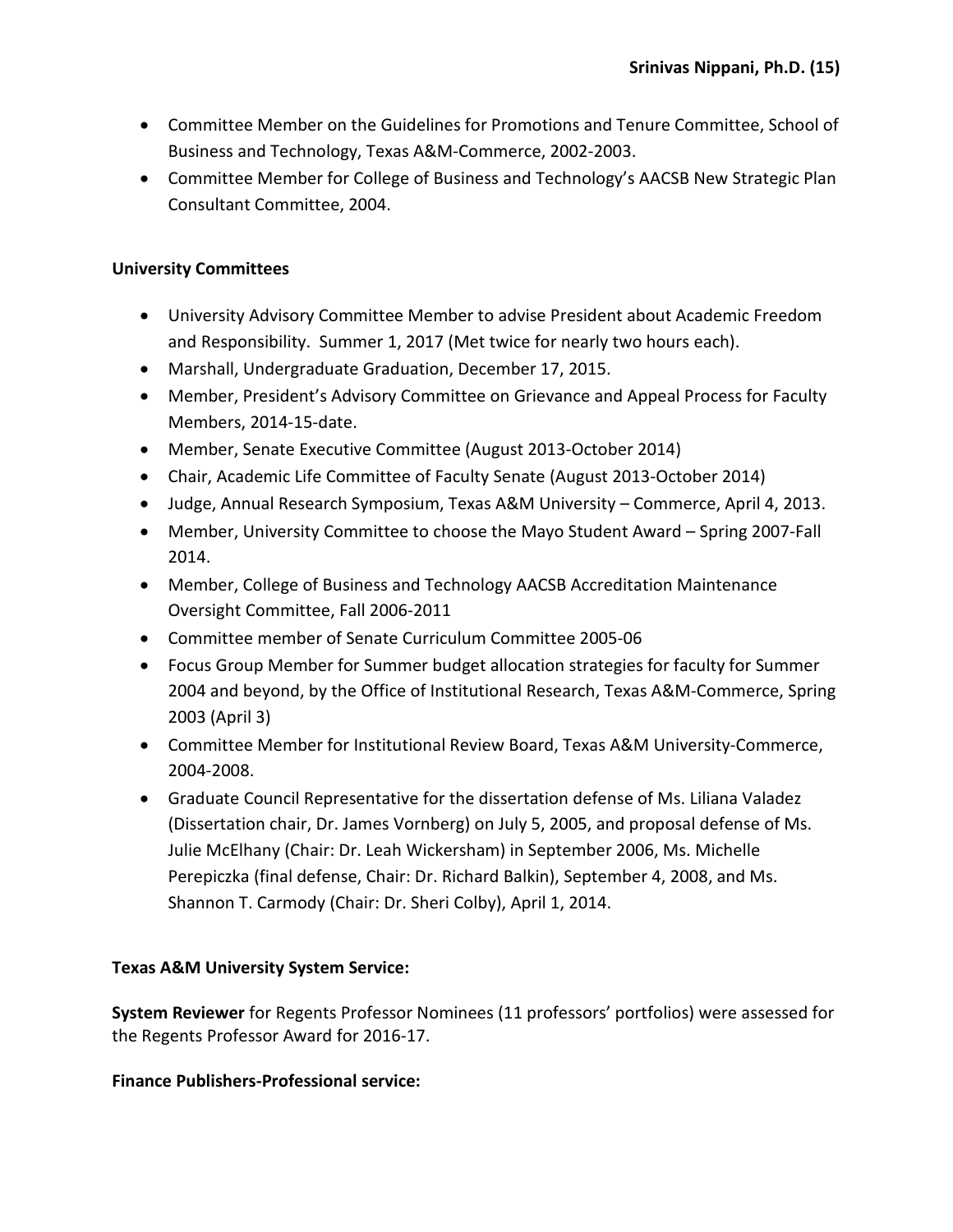- Participated in an online Survey on Educational Course Materials conducted by Hanover Research for Cengage Unlimited, fall 2019.
- Participated in an online survey on Student Employability Preparedness with Pearson Publishing, August 1, 2016.
- Participated in an online survey for Pearson Business Publishing on "Real Employers. Real Projects. Real Students", May 2016.
- Participated in an online Survey for Hanover Research for McGraw Hill Connect, April 2016.
- Participated in an online survey from the Market Research Department of Elsevier for authors in their journals (February 2016).
- Participated in a survey on "Teaching Trends in Introduction to Corporate Finance" conducted by Pearson Finance Team (Online on January 4, 2016).
- Acknowledged in the following books (last five years only) for helpful reviews and comments:
	- $\circ$  Financial Markets and Institutions by Jeff Madura 12<sup>th</sup> edition (2014)
	- o International Financial Management Abridged Edition by Jeff Madura (2015)
	- o International Financial Management by Jeff Madura (2014)
	- $\circ$  Foundations of Financial Management by Block, Hirt and Danielsen (2011) 14<sup>th</sup>
	- o Edition, McGraw Hill
	- $\circ$  Financial Markets and Institutions by F. Mishkin and S.D. Eakins 7<sup>th</sup> Edition (2011-12) Pearson
- Reviewed several chapters from the textbook "Corporate Finance: Core Principles and Applications" by Stephen A. Ross, Randolph W. Westerfield, Jeffrey J. Jaffe and Bradford D. Jordan for McGraw Hill-Irwin, 2004-2005.
- Reviewed several chapters for the textbook "Fundamentals of Corporate Finance" by Richard A. Brealey, Stewart C. Myers and Alan J. Marcus, for the sixth edition by McGraw Hill-Irwin 2007.
- Reviewed chapters of a yet unnamed book on financial management for Pearson Addison-Wesley, 2005-06.
- Participated in Survey for Corporate finance textbooks for the McGraw-Hill Companies, 2006.
- Participated in a Survey for Brandl's *Money, Banking, Financial Markets and Institution,*  June 2008 for Cengage Learning.
- Finance Expert in a Two day Focus Group with McGraw-Hill Irwin on "Graduate Corporate Finance" at Burr Ridge, IL September 24-25, 2009.

### **Other Universities**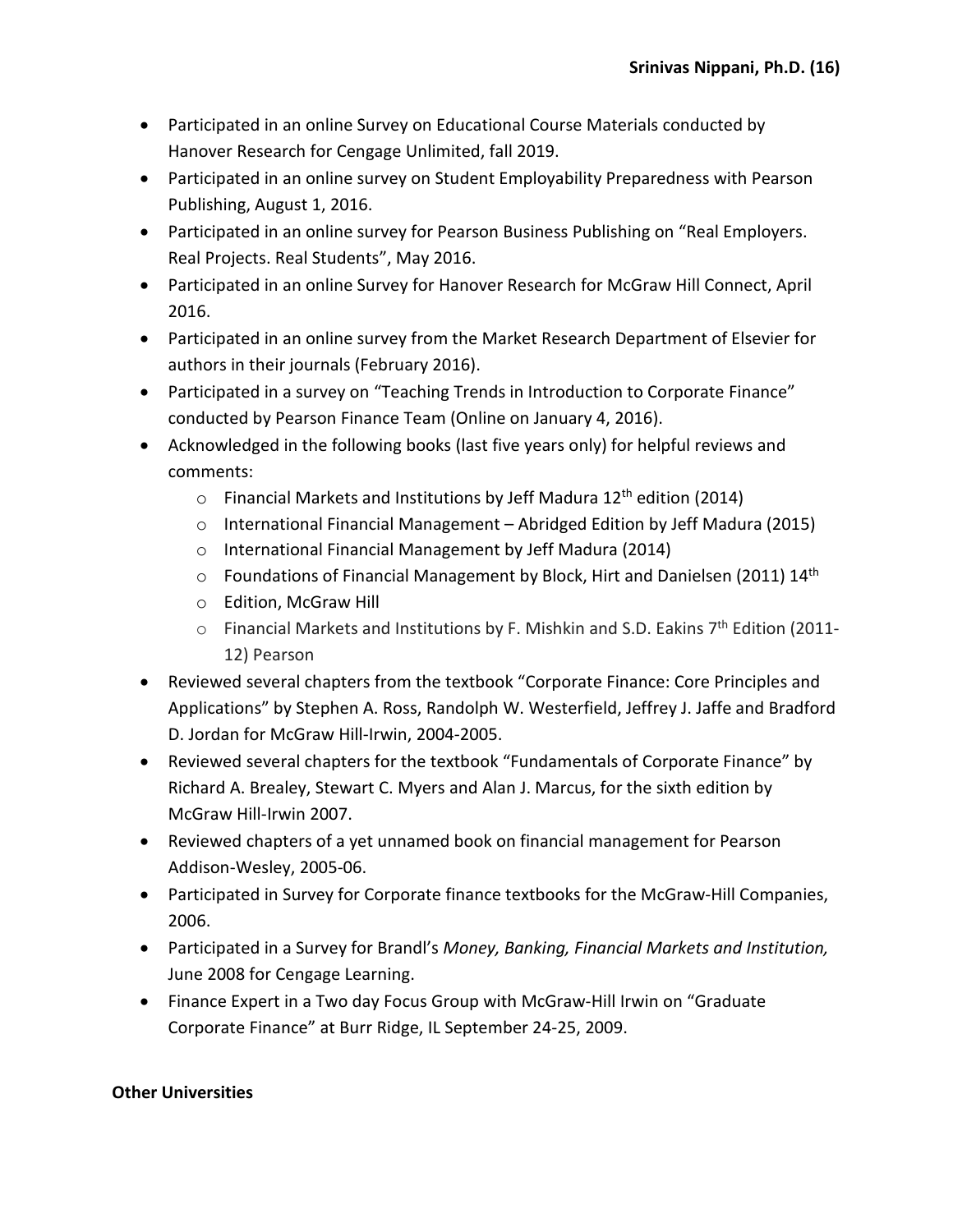- **External Examiner** for Ph.D. thesis for Ms. Kok Lee Kuin, Multimedia University, Cyberjaya Campus, Malaysia, August 2008.
- **External Examiner** for Ph.D. thesis for Ms. Shaista Wasiuzzaman, Multimedia University, Cyberjaya Campus, Malaysia, May 2012.

#### **External Reviewer for Tenure/Promotion at other Universities:**

- Dr. Ravi Jain, University of Massachusetts-Lowell, Lowell, MA, July 2010 (Tenure and Promotion to Associate Professor rank).
- Dr. Dev Prasad University of Massachusetts-Lowell, Lowell, MA, July 2011 (Promotion to full professor rank).
- Dr. Kenneth M. Washer, Creighton University, Omaha, NE, September 2013 (Promotion to full professor rank).
- Dr. Oi Lin Cheung, Indiana University East, Richmond, IN, September 2014 (Tenure and Promotion to Associate professor Rank).
- Dr. Randy Jorgensen, Creighton University, Omaha, NE, September 2015 (Promotion to full professor rank).

#### **Professional Organizations:**

- Member, Program Committee for Southwest Finance Association for 2016-17.
- Member of Board of Directors for Southwestern Finance Association, March 2011- March 2013: Elected to the Board of Directors of SWFA.
- Served on program committee for the years 2010-2013 Southwestern Finance Association. In this capacity, I reviewed papers submitted to the meeting.

### **City of Commerce, TX:**

- Worked as a Stairwell Monitor at NETEX 2017 for Commerce ISD Band Booster Fundraiser, September 30, 2017.
- Participated in two town hall meetings about improvements in the City of Commerce, Fall 2016.
- Selected to work with a group of prominent citizens for ASPIRE (A School Partnership for Inspiration, Recreation and Education). The group includes stakeholders of Commerce ISD, TAMUC and City of Commerce working together to make a difference in the lives of Children in City of Commerce, Fall 16- Spring 17.
- Graduate of Commerce Leadership Institute, spring 2005. participated in several local activities including cooking and selling sandwiches at the Bois D'Arc Bash.
- Participated in town hall meetings for important issues on several occasions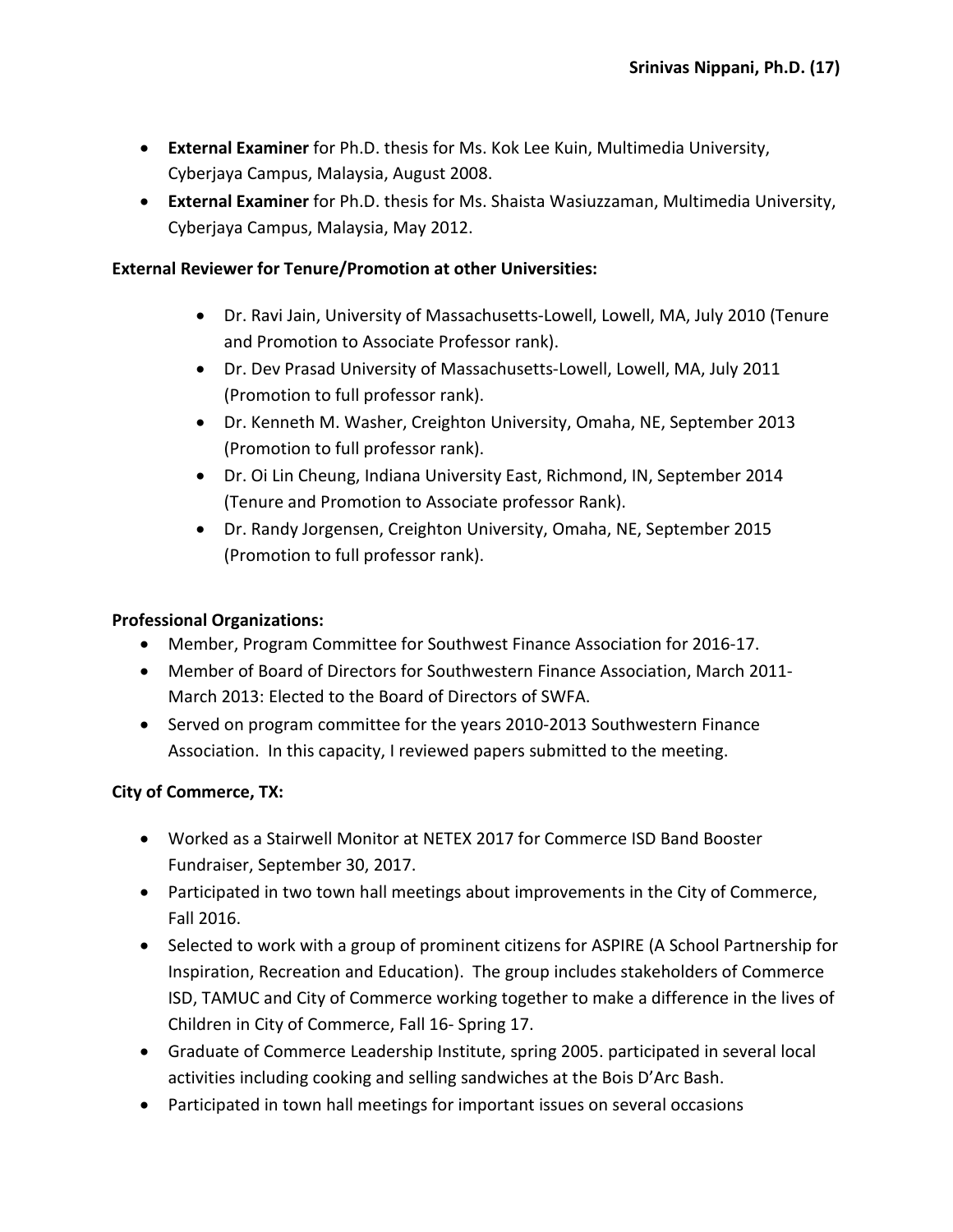- Volunteered time to Commerce Elementary School, A.C. Williams Elementary School Commerce Middle School activities
- Helped the Commerce Middle School Team prepare for the Robotics Competition by teaching students of CMS. They achieved their best performance ever in 2013 when I was part of the helping team.

### **University of Arkansas-Monticello:**

### **Committee Member on**

- School of Business Intellectual Contributions Committee 1999-2001
- University Honors Council 1999-2001
- University's Faculty Research Committee 1999-2001
- University's Distance Education Committee 2000-2001
- University's Committee on Committees for the 2001-2002
- School of Business Marketing Search Committee Nov 1999-April 2000
- University Nominating Committee to secure Assembly officers for 2000-2001
- Search Committee for Dean, School of Business, April 2000
- Search Committees for two Accounting Faculty Positions, April 2000
- University Selection Committee Member, Faculty Excellence Awards, 2000 and 2001
- School of Business Brochure Committee, 2000
- School of Business Committee for report on Resources for Program Review, 2000
- School of Business Mission Committee 2001
- Assistant Sponsor of UAM's Alpha Chi Chapter for 2001-2002

# **AWARDS and HONORS**

**Biography accepted into Marquis Who's Who,** comprised of the top 3% of the professionals in the world, November 2017.

**Regents Professor Award from the Texas A&M System, November 2015:** This is the highest award presented by the System to Faculty who have made exemplary contributions to their university or agency and the people of Texas.

[http://www.kbtx.com/news/headlines/Seven-Texas-AM-Faculty-Among-12-In-Texas-AM-](http://www.kbtx.com/news/headlines/Seven-Texas-AM-Faculty-Among-12-In-Texas-AM-System-Named-Regents-Professors-358964251.html)[System-Named-Regents-Professors-358964251.html](http://www.kbtx.com/news/headlines/Seven-Texas-AM-Faculty-Among-12-In-Texas-AM-System-Named-Regents-Professors-358964251.html)

The video of the award convocation at held at TAMUC on March 29, 2016 is available at: <https://www.youtube.com/watch?v=2X5Z9teohek>

**Nominated for The John Robert Gregg Award in Business Education for the year 2013.** The award is given every year to a major contributor of business education. More details about this award are given on this website[: http://www.dpe.org/greggaward.htm.](http://www.dpe.org/greggaward.htm)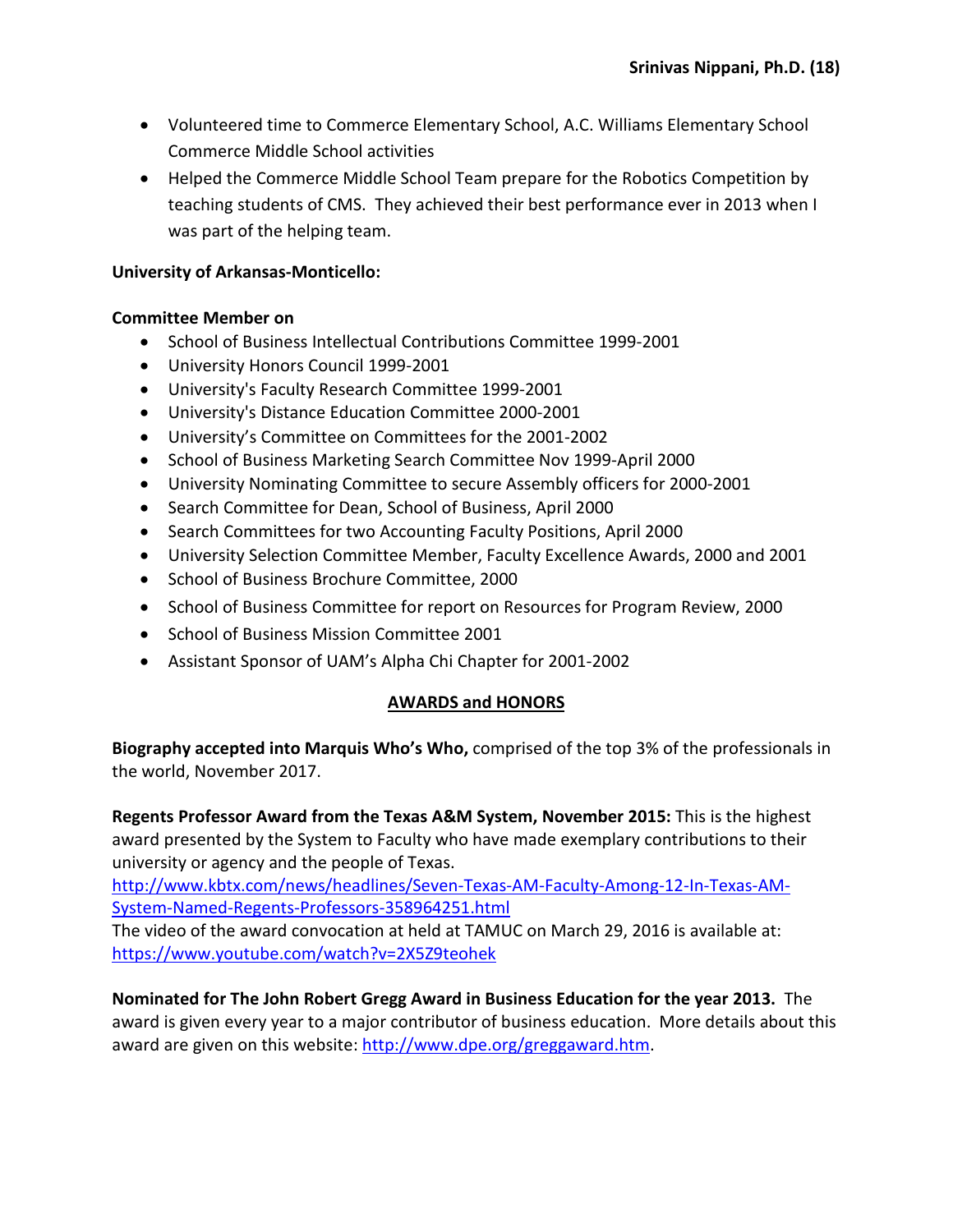**Service Award for Board of Directors, Southwest Finance Association 2012-13.** Plaque awarded by SWFA for contribution and commitment during my tenure as elected director of SWFA 2013.

**Winner of the H.M. Lafferty Distinguished Faculty Award for Scholarship and Creative Activity 2012**. Awarded by the Texas A&M University – Commerce. This award recognizes individuals who have performed in an outstanding manner in the area of research, scholarship and creative activity.

**Inaugural Winner, Texas A&M University-Commerce's 2010 Provost Award for Full Professor for Research and Creative Activity-**For College of Business and Technology-Award Presented (\$1,000) on April 26, 2010.

**Nominated for the H.M. Lafferty Distinguished Faculty Award** for Scholarship and Creative Activity, Texas A&M University-Commerce, Spring 2006.

**Early Tenure and Promotion** to associate professor rank awarded in three years at Texas A&M University – Commerce, August 2005.

**Best Paper by ASBBS 10th Annual Meeting, Finance VI Track** "SARS: A Non-Event for Affected Countries' Stock Markets?" Co-authored with Kenneth M. Washer.

**Listed on Who's Who** in Academickeys.com-the premier resource for academic employment.

**Chancellor's Faculty Excellence Award Nominee**, nominated by the School of Business faculty at the University of Arkansas-Monticello, Monticello, AR for the year 2001-2002. Withdrawn because I accepted this position at TAMU-Commerce.

**Alpha Chi** Rookie Teacher of the Year Award, University of Arkansas at Monticello, February 2001.

**Alpha Chi** nomination for Rookie Teacher of the Year Award, University of Arkansas at Monticello, February 2000.

**Certificate of Appreciation** awarded by the Vice Chancellor for Academic Affairs in recognition of service to the Honors Council at UAM during 1999-2000.

**Beta Gamma Sigma,** University of Arkansas, March 2000.

**National Merit Scholarship, 1989:** awarded by the Osmania University under the grant of Ministry of Human Resources Development, Government of India.

**University Grants Commission, Junior Research Fellowship Award, 1987**: Awarded by the University Grants Commission of the Government of India.